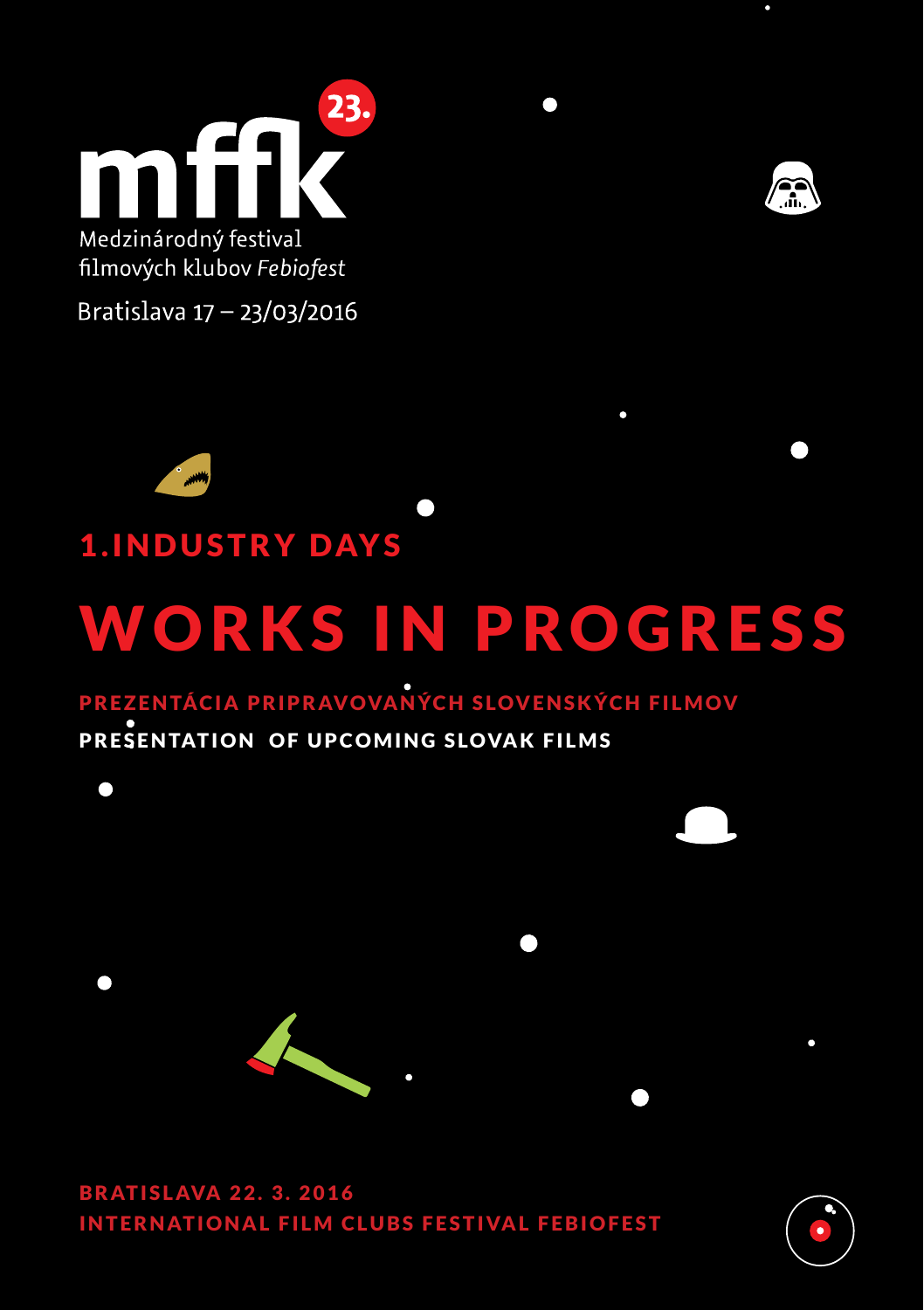



COMPETITION OF SHORT FILMS FROM CZECH REPUBLIC, HUNGARY, POLAND, SLOVAKIA AND AUSTRIA, FIRST PRIZE 3000 € PREVIEWS OF NEW SLOVAK FILM MASTERCLASSES SELECTION OF CONTEMPORARY FEATURE, DOCUMENTARY, ANIMATION AND EXPERIMENTAL CINEMA SELECTION OF DIGITALLY RESTORED ARCHIVE TITLES RETROSPECTIVE OF WALERIAN BOROWCZYK

# VYBRANÉ PROJEKTY SELECTED PROJECTS

 $\Box$ 

 $\bullet$ 

 $\bullet$ 

More information at www.febiofest.sk Bratislava 17 – 23/03/2016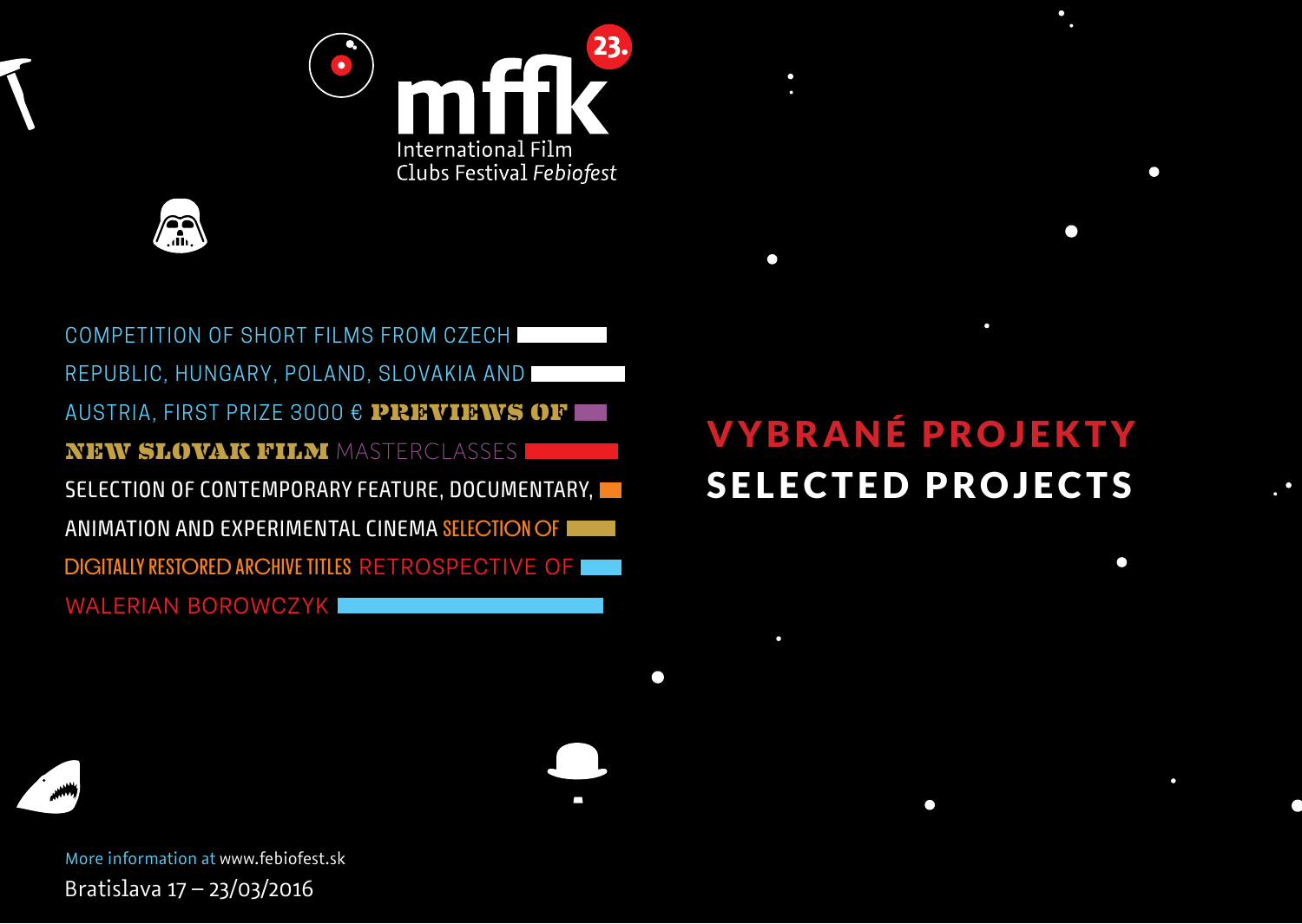Držíte v rukou zprávu o blízké budoucnosti slovenské kinematografie. A je to dobrá zpráva. Filmy, které se představují ve výběru Works in Progress v rámci prvního ročníku Industry Days na MFFK Febiofest jsou odrazem, reflexí slovenské současnosti. Je to pestrý výběr žánrových i autorských projektů, ukázka všech myslitelných podob filmové řeči. Když jsme v loňském roce začali připravovat aktivity pro profesionály v rámci našeho festivalu, věděli jsme, že začít právě Works in Progress nebude jednoduché. Často mi někdo kladl otázku, jestli se to vyplatí a jaký to bude mít výsledek. Rádi bychom společně – s domácími i zahraničními filmovými profesionály začali budovat akci, která poskytne slovenské kinematografii prostor setkat se na domácí půdě s potenciálními partnery slovenských filmů, představí jednou za rok kolekci připravovaných projektů domácím a na náš region zaměřeným kolegům z mezinárodního filmového prostředí i médiím a umožní nám všem společně diskutovat o přítomnosti a budoucnosti slovenského filmu.

Velký dík patří producentům i hostům za důvěru, kterou v náš projekt mají. Velký dík patří mým kolegům, se kterými jsme letošní výběr připravili.

#### **Přemysl Martinek**

*Umelecký riaditeľ MFFK Febiofest*

 You are holding the message of the near future of Slovak cinematography in your hands. And this is good news. The films introduced in the selection of Works in Progress, within the first annual Industry Days at the International Film Clubs Festival Febiofest, are a reflection of the present-day Slovakia. It is a colorful selection of genre and author projects, a preview of all imaginable forms of the film language. When we had first started preparing activities for professionals within the frame of our festival last year we knew that starting a Works in Progress presentation in particular would not be easy. People often asked me whether it is worth it and what outcome it will bring. We would like to collectively – with domestic as well as international film professionals build an event that will render Slovak cinema the opportunity to meet with potential partners of Slovak films on domestic grounds, present a collection of prepared projects to colleagues from an international film environment that focus on our region and to the media, and will enable all of us to discuss the present and the future of the Slovak film industry.

A great thank you goes out to the producers and guests for their trust in our project. Another thank you belongs to my colleagues with whom we prepared this year's selection.

**Přemysl Martinek** *Artistic Director of Febiofest*

#### VÝVOJ DEVELOPMENT

| <b>Cenzori / Censors Peter Kerekes</b>                              | $6 - 7$   |
|---------------------------------------------------------------------|-----------|
| <b>Fotograf Beatles / Photographer of The Beatles</b> Peter Hledik  | $8 - 9$   |
| Láska z Celuloidu / Flickering Ghosts of Loves Gone By André Bonzel | $10 - 11$ |
| odbočte vpravo! / turn right! Andrej Kolenčík                       | $12 - 13$ |
| Ostrým nožom / By a Sharp Knife Teodor Kuhn                         | $14 - 15$ |
| Posol / The Disciple /van Ostrochovský                              | $16 - 17$ |
| Leto s Bernardom / Summer with Bernard Martina Saková               | $18 - 19$ |

#### VÝROBA PRODUCTION

**Backstage / Backstage** *Katarína Šulajová*

20 - 21

#### POSTPRODUKCIA POSTPRODUCTION

| <b>Cesta lesom / Through the Forest Robert Kirchhoff</b> | $22 - 23$ |
|----------------------------------------------------------|-----------|
| Hotel Úsvit / Sunrise Hotel Mária Rumanová               | $24 - 25$ |
| <b>Učitelka / The Teacher</b> lan Hřebeik                | $26 - 27$ |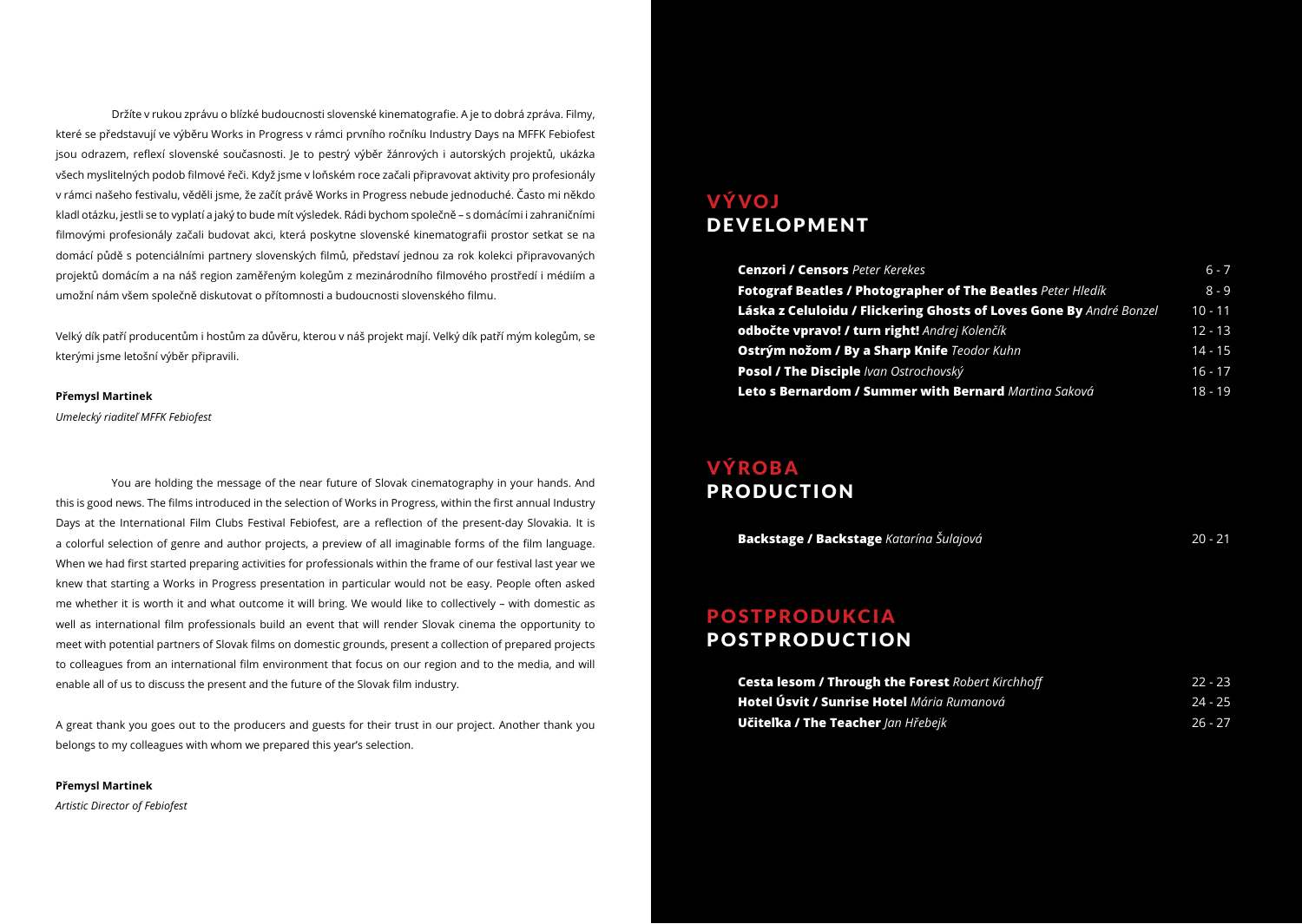### **CENZORI**

SK - CZ • far. • 80 min. • dokumentárny • kreatívny dokument • vo vývoji **RÉŽIA** Peter Kerekes **SCENÁR** Ivan Ostrochovský, Peter Kerekes **KAMERA** Martin Kollár **PRODUKCIA** Peter Kerekes (SK) **KOPRODUKCIA** Hypermarket Film (CZ) **KOPRODUKČNÉ TRHY A FÓRA** MIDPOINT 2013 **PODPORA** Audiovizuálny fond, Creative Europe **MEDIA PLÁNOVANÝ ROZPOČET** 460 000 € **TERMÍN NAKRÚCANIA** 2015/2016 **PLÁNOVANÁ PREMIÉRA** 2/2018



#### SYNOPSA

*Cenzori* je film o každodennom živote ľudí, ktorí menia obraz našej reality s cieľom obmedziť alebo ochrániť nás. Film nazrie do životnej rutiny cenzorov v arabskom svete, v Afrike a v Európe, bude skúmať rôzne kultúry, ich hodnoty a normy.

#### O PROJEKTE

**OBRAZ** > Cenzor v Saudskej Arábii každý deň ráno príde do práce a čaká ho stoh "západných" módnych časopisov. S hrubou fixkou ručne začierňuje príliš veľké výstrihy, odhalené nohy, plecia žien.

Na čo myslí? O čom sa rozpráva v práci s kolegami? **SLOVO** > Cenzorka vo väzení v Odesse. Listy píšu väzni väčšinou "zaočkam" – ženám na slobode. Tie posielajú do basy cigarety, balíky, niekedy sa vo väzení koná aj svadba. Naša cenzorka denne číta stohy milostných listov, má 45 rokov, je sama, bez muža a bez dieťaťa. **KINO** > Nollywood v Nigérii je momentálne miestom najväčšej filmovej produkcie na svete. Cenzor denne bojuje s producentmi a sám so sebou pri povoľovaní filmov.

#### O PRODUCENTOVI

Filmografia

2015: EXKURZE aneb Historie současnosti (r. Jan Gogola ml.) 2013: Zamatoví teroristi (r. Pavol Pekarčík, Ivan Ostrochovský, Peter Kerekes) 2009: Ako sa varia dejiny (r. Peter Kerekes) 2003: 66 sezón (r. Peter Kerekes)

### CENSORS

SK - CZ • col. • 80 min. • documentary • creative documentary • in development **DIRECTOR** Peter Kerekes **SCREENPLAY** Ivan Ostrochovský, Peter Kerekes **DOP** Martin Kollár **PRODUCTION** Peter Kerekes (SK) **CO-PRODUCTION**  Hypermarket Film (CZ) **CO-PRODUCTION FORUMS** MIDPOINT 2013 **SUPPORT** Slovak Audiovisual Fund, Creative Europe MEDIA **ESTIMATED BUDGET** 460 000 € **PRINCIPAL PHOTOGRAPHY** 2015/2016 **EXPECTED RELEASE** 2/2018

#### SYNOPSIS

*Censors* is a film about the everyday lives of people who modify the picture of our reality, in order to either restrict or protect us. The film will look into the routine of censors in the Arab world, Africa and Europe; it will investigate various cultures, their values and norms.

#### ABOUT THE PROJECT

**PICTURE** > The censor in Saudi Arabia comes to work every morning and waits for the stock of "foreign" fashion magazines. With a big felt pen he blackens out certain parts in pictures that show too much skin of a woman's décolletage, shoulders or legs. What is he thinking about while doing this? What does he talk about with his colleagues at work? **WORD** > The prison of Odessa. Prisoners usually write letters to their beloved women, waiting on the other side of the prison walls. In return, these women send their partners cigarettes or small packages, now and then even a prison wedding takes place. The censor woman, a 45 year old single lady with no children or family, has to read large piles of love letters every day. **CINEMA** > Nollywood in Nigeria is currently the place with the largest film production in the world. The censor has to fight with producers as with himself on daily basis, which films to approve of and which ones to ban.

#### ABOUT THE PRODUCER

Filmography 2015: EXKURZE aneb Historie současnosti (r. Jan Gogola ml.) 2013: Zamatoví teroristi (r. Pavol Pekarčík, Ivan Ostrochovský, Peter Kerekes) 2009: Ako sa varia dejiny (r. Peter Kerekes) 2003: 66 sezón (r. Peter Kerekes)

#### FILMOGRAFIA REŽISÉRA / DIRECTOR´S FILMOGRAPHY

**Peter Kerekes** (1973) upcoming: Cenzori

 $\bf{6}$  , and the contract of the contract of the contract of the contract of the contract of the contract of the contract of the contract of the contract of the contract of the contract of the contract of the contract of 2013: Zamatoví teroristi (spoulrež. / co-dir.) 2009: Ako sa varia dejiny 2003: 66 sezón

#### KONTAKT / CONTACT

**Peter Kerekes** +421 905 255 698 kerekes@nextra.sk www.kerekesfilm.com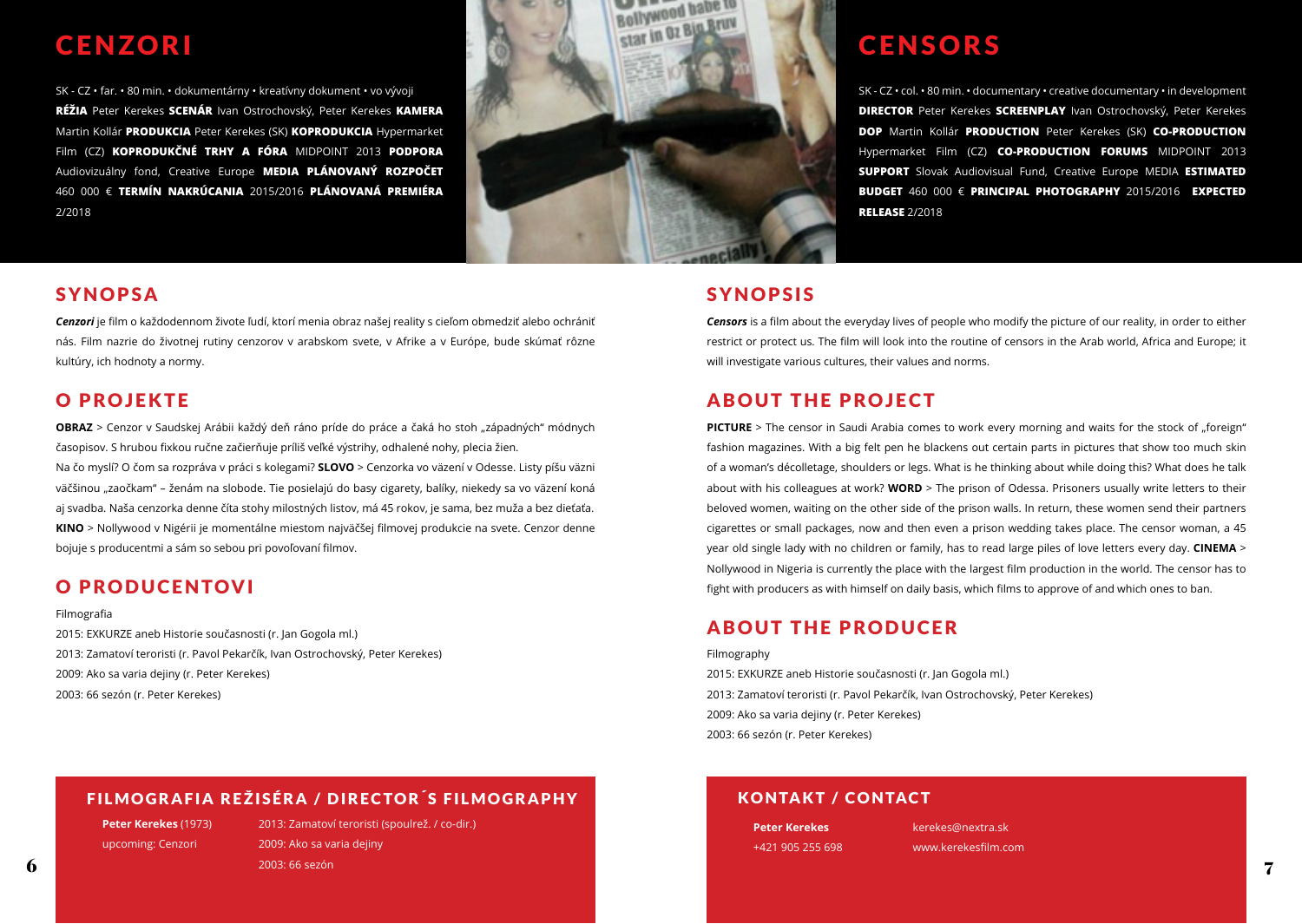### FOTOGRAF BEATLES

SK - CZ • far. • 90 min. • dokumentárny •biografický dokument • vo vývoji **RÉŽIA** Peter Hledík **SCENÁR** Peter Hledík **PRODUKCIA TRIGON** PRODUCTION (SK) **PODPORA** Audiovizuálny fond **TERMÍN NAKRÚCANIA** 2015 **PLÁNOVANÁ PREMIÉRA** 12/2016 **PREDCHÁDZAJÚCI NÁZOV PROJEKTU** Dežo Hoffmann



#### SYNOPSA

Dokument o legendárnom fotografovi Beatles, Rolling Stones, Marilyn Monroe a ďalších svetoznámych kapiel a osobností Dežovi Hoffmannovi, ktorý pochádzal zo Slovenska. Krajinu opustil v roku 1934. Tvorcovia hovoria s pamätníkmi zo zahraničia i zo Slovenska a pátrajú po udalostiach z jeho života.

#### O PROJEKTE

Slovensko ako mladý štát potrebuje objavovať svoje skryté poklady, osobnosti, ktoré presiahli hranice a boli svetom uznané. Bez ich zviditeľnenia a zaradenia do svetového kontextu sa na nich zabúda. Dežo Hoffmann bezpochyby patrí medzi takéto výnimočné osobnosti, napriek tomu, že je na Slovensku takmer neznámy. Je preto našou kultúrnou povinnosťou, ale i radosťou zrealizovať tento objavný dokument s atribútmi kultúrneho audiovizuálneho dedičstva.

#### O PRODUCENTOVI

TRIGON PRODUCTION realizoval od svojho vzniku v roku 1996:

12 dlhometrážnych hraných filmov, 8 dlhometrážnych dokumentárnych filmov (z toho 1 minoritná koprodukcia), 4 televíznych seriálov, 108 stredometrážnych a krátkometrážnych dokumentárnych filmov, 1698 publicistických relácií, 2 100 hodín dabingu, vydal 7 DVD, dve knižné publikácie a získal 108 domácich a svetových ocenení, medzi ktorými sú: International Emmy Award, IFF Montreal, Chistopher Award, Kryštálový glóbus, Prix Italia, Český lev, Slnko v sieti, Igric ai.

### PHOTOGRAPHER OF THE BEATLES

SK - CZ • col. • 90 min. • documentary • bio-documentary • in development **DIRECTOR** Peter Hledík **SCREENPLAY** Peter Hledík **PRODUCTION** TRIGON PRODUCTION (SK) **SUPPORT** Slovak Audiovisual Fund **PRINCIPAL PHOTOGRAPHY** 2015 **EXPECTED RELEASE** 12/2016 **PREVIOUS TITLE** Dežo Hoffmann

#### SYNOPSIS

Documentary about the legendary Dežo Hoffmann, photographer of The Beatles, The Rolling Stones, Marilyn Monroe and other world famous superstars. Native of Slovakia, he left his home country in 1934. The filmmakers are trying to retrace his life story through dialogues with various coevals from Slovak Republic as well as from abroad.

### ABOUT THE PROJECT

Slovak Republic is a young nation that needs to discover its hidden treasures, personalities who have gone beyond the state's boundaries and who have gained international recognition. Without bringing them into the spotlight and placing them into global context, they will be forgotten. Dežo Hoffmann has, without doubt, a place of honor amongst these outstanding personalities. Nevertheless, the famous photographer remains unknown within his home-country. It is therefore our cultural duty, as it is our pleasure, to create this revealing documentary with attributes of cultural and audiovisual heritage.

#### ABOUT THE PRODUCER

Founded in 1996, TRIGON PRODUCTION primarily focuses on producing feature films, documentaries and TV programmes. The company was the first Central-European producer to win an Emmy Award for *The Power of Good: Nicolas Winton* (d. M. Mináč, 2002). The feature documentary on rescue operations carried out by Sir Nicolas Winton was followed by a sequel on the lives of the survivors – *Nicky's Family* (d. M. Mináč, 2011). The film was shown at various festivals and won more than 40 awards. The feature *A Step Into the*  **Dark** (d. M. Luther, 2014) is one of the company's latest productions and was the Slovak national nominee for the Academy Awards in the category Best Foreign Language Film.

#### FILMOGRAFIA REŽISÉRA / DIRECTOR´S FILMOGRAPHY

**Peter Hledík** (1946) upcoming: Fotograf Beatles

 $\bf 8$  , and the contract of the contract of the contract of the contract of the contract of the contract of the contract of the contract of the contract of the contract of the contract of the contract of the contract of 2015: Opuštěný vesmír 1990: Začátek dlouhého podzimu 1987: Miliónový chlap 1985: Tretí šarkan 1982: Kočka

#### KONTAKT / CONTACT

**TRIGON PRODUCTION** / Patrik Pašš +421 917 705 200

trigon@trigon-production.sk www.trigon-production.sk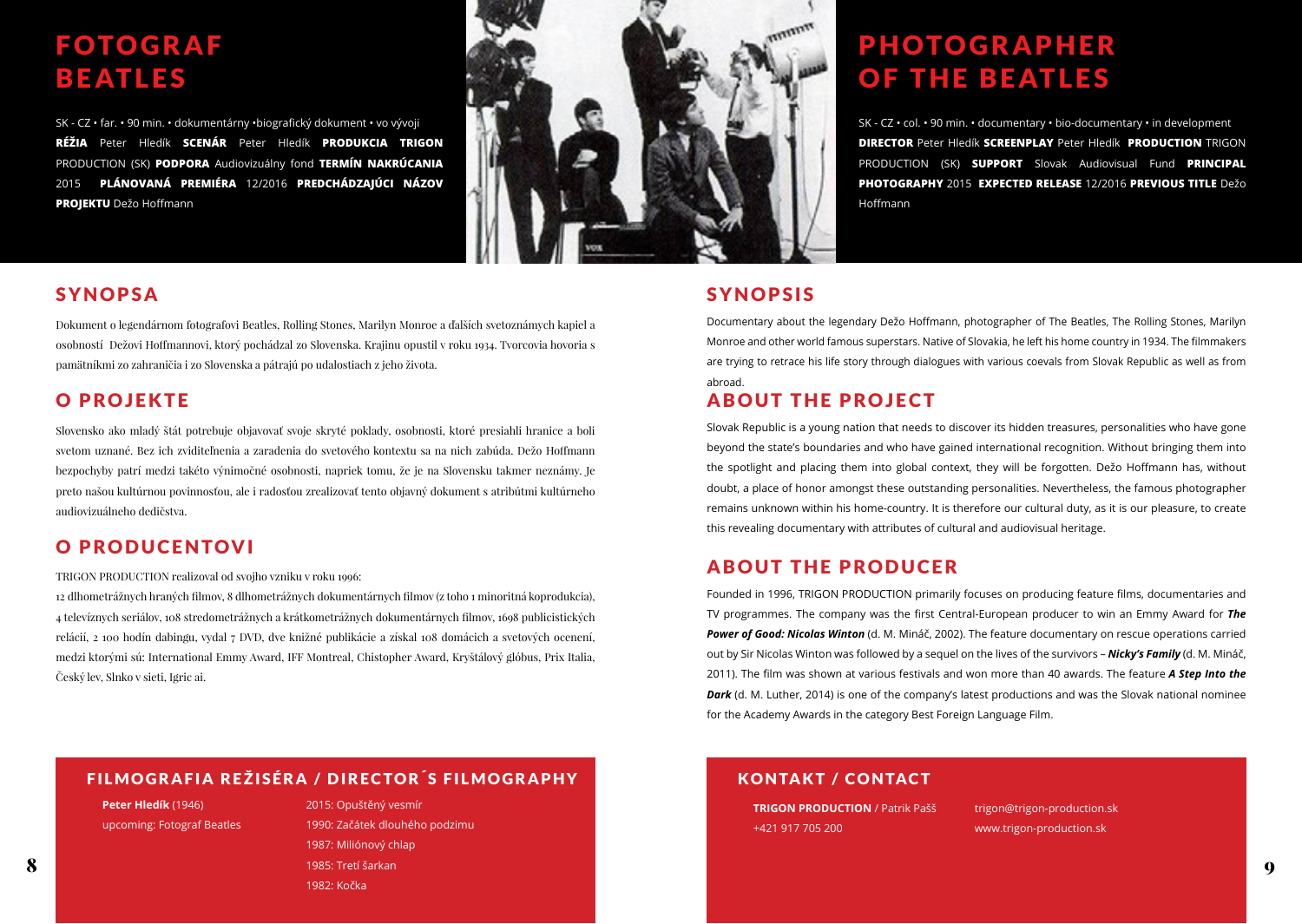### LÁSKA Z CELULOIDU

SK - FR • far. & čb. • 100 min. • hraný • fikcia z historických amatérskych filmov • vo vývoji

**RÉŽIA** André Bonzel **SCENÁR** André Bonzel, Juraj Krasnohorsky **PRODUKCIA** Artichoke (SK) **TERMÍN NAKRÚCANIA** 2016 **PLÁNOVANÁ PREMIÉRA** 2017



#### SYNOPSA

Láska z Celuloidu je dlhometrážny hraný film vyskladaný z "amatérskych" historických filmov, ktoré francúzsky režisér André Bonzel, ocenený v Cannes za film *C'est arrivé près de chez vous* (1992), zozbieral v priebehu mnohých rokov. Je to s humorom vyrozprávaná imaginárna biografia excentrického vynálezcu a priemyselníka Fernanda-Maurica Expedita a jeho potomkov, ktorých nakazil vášňou pre film. Na pozadí dejín 20. storočia od divokých dvadsiatych až po osemdesiate roky, sa postupne vynára ucelený príbeh rodiny s vlastnými výhrami a prehrami, radosťami ale aj banálnymi závisťami, hádkami o dedičstvo a neverami.

#### O PROJEKTE

Niekoľko rokov som vyhľadával a zbieral amatérske historické 16mm filmy. Z filmárskeho hľadiska majú niektoré filmy, zvané «amatérske», estetické kvality porovnateľné s filmami najtalentovanejších režisérov. Práve z nich chcem zostaviť komédiu, v ktorej niekedy až bizarné scény súkromných životov plných lásky, sexu, túžby, závisti, boja a iných drobností spolu vytvoria širší obraz, v ktorom rozpoznáme svoje vlastné životy. (André Bonzel, režisér).

S režisérom André Bonzelom spolupracujem vyše 10 rokov a jeho film sledujem od vzniku, tentokrát v roli producenta v spoločnosti Artichoke. Špecificitou filmu je, že sa historický materiál musí najskôr odborne zdigitalizovať. Digitalizačné centrum SFÚ ponúka najvyššie štandardy v oblasti digitalizácie, čo vysvetľuje, prečo by sa film mal majoritne vyrábať v Slovenskej produkcii. (Juraj Krasnohorsky, producent)

#### O PRODUCENTOVI

*Artichoke* je slovenská produkčná spoločnosť. Založili ju v roku 2010 scenárista, režisér a producent Juraj Krasnohorský a výkonná producentka Henrieta Cvangová. Do tretice sa v roku 2012 pridala poľská producentka Danuta Gęgotek. Prvý celovečerný hraný film spoločnosti, *Tigre v meste* (r. J. Krasnohorsky, 2012), sa premietal aj na viacerých festivaloch a prehliadkach v zahraničí.

#### FILMOGRAFIA REŽISÉRA / DIRECTOR´S FILMOGRAPHY

**André Bonzel** (1961) upcoming: Et j'aime à la fureur

10 **1992:** C'est arrivé près de chez vous (spolurež./ co-dir.) and the chemical contribution de la contr<mark>artichoke / Jurai Krasnohorsky</mark> and the change of the change of the change of the change of the change of the change

### FLICKERING GHOSTS OF LOVES GONE BY

SK - CZ • col. & bw. • 100 min. • fiction • fiction of historical amateur films • in development

**DIRECTOR** André Bonzel **SCREENPLAY** André Bonzel, Juraj Krasnohorsky **PRODUCTION** Artichoke (SK) **PRINCIPAL PHOTOGRAPHY** 2016 **EXPECTED RELEASE** 2017

#### SYNOPSIS

**Flickering Ghosts of Loves Gone By** is a feature comedy made of excerpts from historical "home movie" footage patiently collected over years by André Bonzel, co-director of Cannes' and Toronto winner *Man Bites Dog* (1992). It is an imaginary biography of an eccentric entrepreneur and cinema lover Fernand-Maurice Expedit and of his progeny spanning over the 20th century, from the Golden 1920s up to the 1980s. The stunning visual richness of the "real world" caught on film by anonymous filmographers, coupled with a delightful imaginary story is a true "love letter" to Cinema and the act of filming.

#### ABOUT THE PROJECT

For many years I have been collecting historical "home movies" on 16mm film, mainly for their cinematic value. Home movies can have esthetics and inventiveness that surpasses fiction films of the most talented directors. I want to use these sometimes bizarre scenes of private lives to paint the bigger picture of life and death, where love, sex, desire, envy, struggle and all the little things that make our lives rich mix in an enjoyable comedy. (André Bonzel, director).

André Bonzel and I have been working together for more than 10 years and I follow his film from the very first idea, this time as producer with my company Artichoke. The difficult part of this production is scanning the footage. The Slovak Film Institute's digitalization facility in Bratislava has excellent technological standards and is interested in this unusual project, which explains why this film will mainly be produced in Slovakia. (Juraj Krasnohorsky, producer)

#### ABOUT THE PRODUCER

*Artichoke* is a Slovak film production company founded in 2010 by scriptwriter, director and producer Juraj Krasnohorsky and executive producer Henrieta Cvangová, and in 2012 joined by Polish producer Danuta Gęgotek. Artichoke's first feature film *Tigers in the City* (d. J. Krasnohorsky) was released in June 2012 and was shown on many international film festivals. We concentrate mainly on short and feature projects for cinema, international co-productions, fiction TV production and cinema-related events such as organizing workshops.

#### KONTAKT / CONTACT

**Artichoke / Juraj Krasnohorsky** +421 904 185 692

juraj@artichoke.sk www.artichoke.sk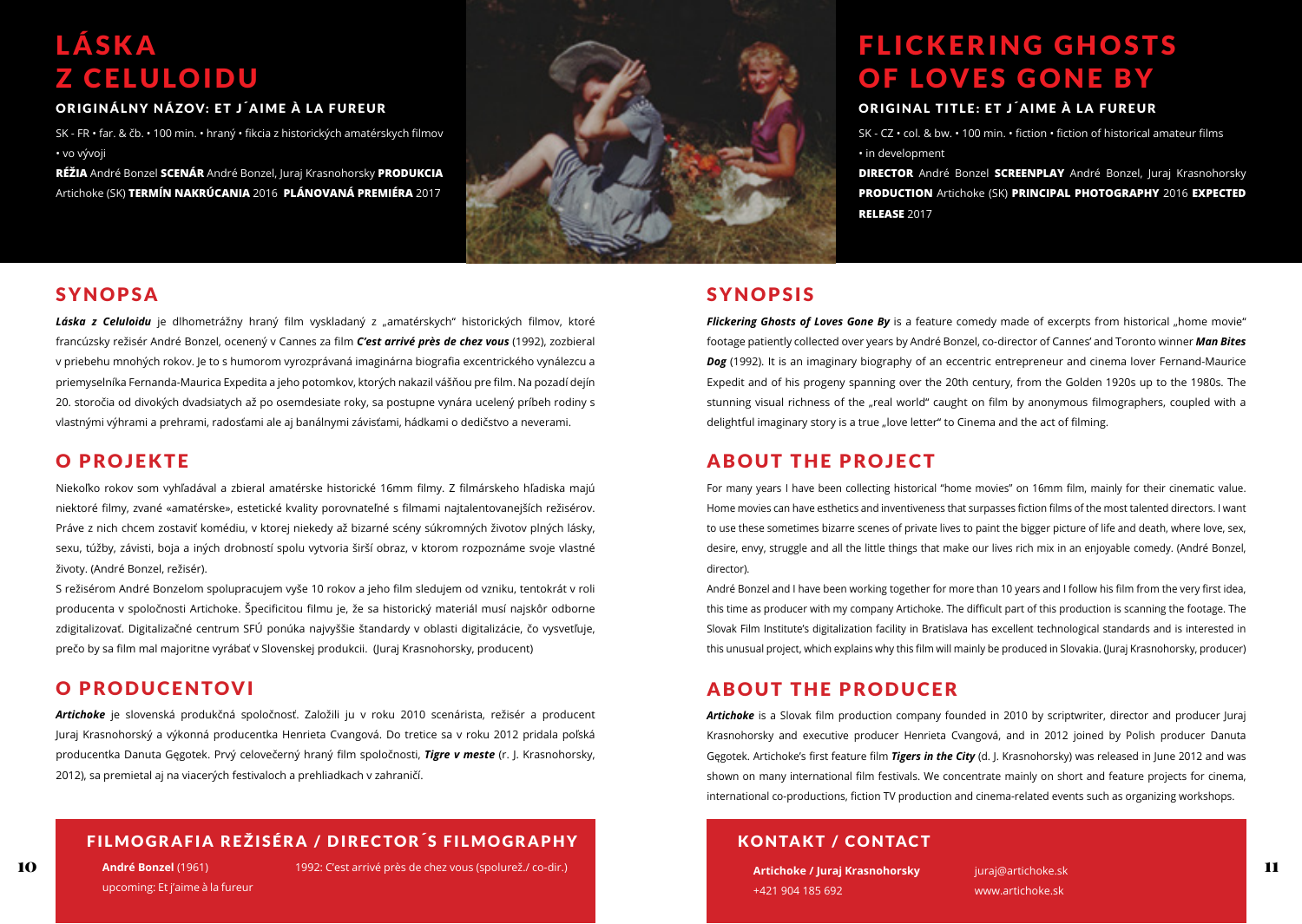### O D BOČTE V PRAVO!

SK • far. • 90 min. • hraný • rozprávka • vo vývoji

**RÉŽIA** Andrej Kolenčík **SCENÁR** Juraj Šlauka, Andrej Kolenčík **KAMERA** Carlos Correa **PRODUKCIA** Cinetype (SK) **KOPRODUKCIA** Banda (SK) **PODPORA** Audiovizuálny fond, Literárny fond, Tatra Banka – Viac umenia **TERMÍN NAKRÚCANIA** 8-10/2017 **PLÁNOVANÁ PREMIÉRA** 5/2018 **PREDCHÁDZAJÚCI NÁZOV PROJEKTU** Historky z Miletičky



#### **SYNOPSA**

*Odbočte vpravo!* je rozprávkou, ktorá zobrazuje osudy ľudí z nižšej sociálnej vrstvy, ako sa snažia pretĺcť životom v kapitalizme. Ústrednou postavou je mentálne postihnutý Janko, ktorý sa pohybuje po svete za pomoci GPS zariadenia. Jeho rodičia majú ilegálnu práčovňu bielizne. Život sa im skomplikuje, keď sa Jankovi pokazí navigácia a unesie ho zákerný iluzionista. Otec sa vydá na záchrannú misiu.

#### O PROJEKTE

*Odbočte vpravo!* je celovečerný hraný film, ktorý cez žáner rozprávky rozpráva vizuálne originálny príbeh o stave súčasnej spoločnosti. Naším cieľom je zúročiť skúsenosti, ktoré sme nadobudli tvorbou krátkych filmov a pretaviť ich do celovečerného príbehu. Projekt chce nadviazať na úspech krátkometrážnych filmov Hviezda, Výstava a Play! režiséra Andreja Kolenčíka. Silnou oporou režisérovi je mexický kameraman Carlos Correa.

### O PRODUCENTOVI

Firma Cinetype vznikla v roku 2002, aby postupne prebrala agendu dovtedy fungujúcej spoločnosti Marlin pôsobiacej v oblasti filmového a televízneho dabingu od roku 1996.

Okrem výroby dabingu pre kiná sa zameriavame aj na audioknihy a výrobu videoklipov, televíznych spotov, internetových videí a krátkometrážnych filmov.

### TURN RIGHT!

SK • col. • 90 min. • fiction • fairy tale • in development

**DIRECTOR** Andrej Kolenčík **SCREENPLAY** Juraj Šlauka, Andrej Kolenčík **DOP** Carlos Correa **PRODUCTION** Cinetype (SK) **CO-PRODUCTION** Banda (SK) **SUPPORT** Slovak Audiovisual Fund, Slovak Literary Fund, Tatra Banka – Viac umenia **PRINCIPAL PHOTOGRAPHY** 8-10/2017 **EXPECTED RELEASE** 5/2018 **PREVIOUS TITLE** Historky z Miletičky

#### **SYNOPSIS**

*Turn right!* is a fairy tale that shows life circumstances of people from the lower social class of Capitalism. The main protagonist is mentally disabled Janko, who wanders through the world with the help of a GPS device. His parents own an illegal laundry. Life gets complicated when Janko's GPS breaks down and he gets kidnapped by a malicious illusionist.

### ABOUT THE PROJECT

*Turn right!* is a feature film that tells the visually original story through the genre of fairy tale about the state of our society. Our goal is to create a feature film with the help of our experiences, that we have gained by creating short films.

Project wants to tie up to the success of Andrej Kolenčík's short films Star, Exibition and Play! Mexican director of photography Carlos Correa is a strong support for the director.

### ABOUT THE PRODUCER

Cinetype was founded in 2002 by Marlin, a company providing professional dubbing and subtitling services for cinema and television since 1996. The company also focuses on the production of audio books, music videos, internet videos and short films.

#### FILMOGRAFIA REŽISÉRA / DIRECTOR´S FILMOGRAPHY

**Andrej Kolenčík** (1984)

debut

#### KONTAKT / CONTACT

**Cinetype / Filip Křížek** +421 903 160 681

filip@cinetype.sk www.cinetype.sk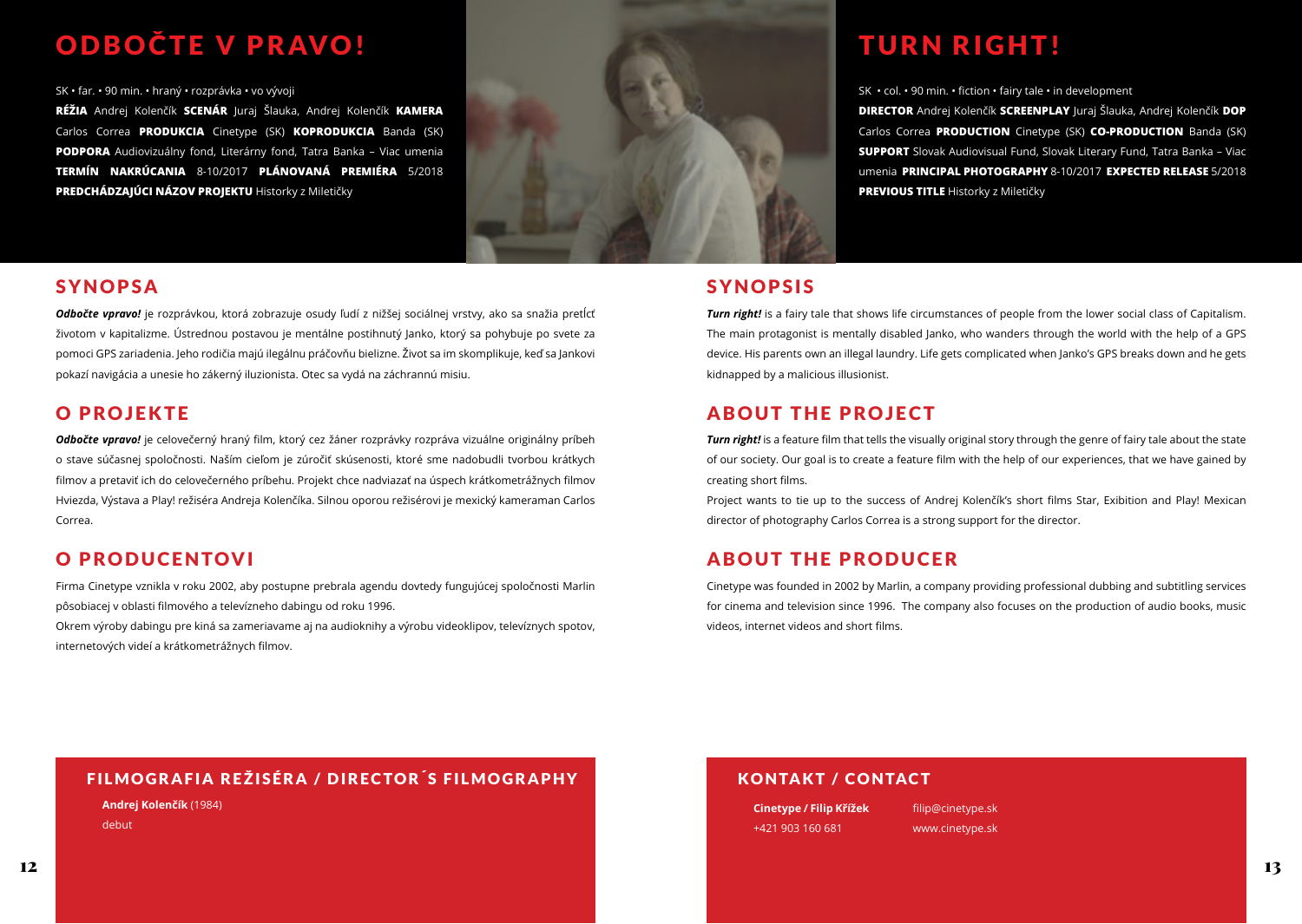## OSTRÝM NOŽOM

SK • far. • 90 min. • hraný • triler • vo vývoji

**RÉŽIA** Teodor Kuhn **SCENÁR** Jakub Medvecký, Teodor Kuhn **KAMERA** Denisa Buranová **PRODUKCIA** nutprodukcia (SK) **KOPRODUKČNÉ TRHY A FÓRA** Pitch&Feedback - MFF Karlovy Vary 2015 **PODPORA** Audiovizuálny fond, Literárny fond **PLÁNOVANÝ ROZPOČET** 500 000 € **TERMÍN NAKRÚCANIA** 2016 **PLÁNOVANÁ PREMIÉRA** 2/2017



#### **SYNOPSA**

*Ostrým nožom* je príbeh policajta vyšetrujúceho vražedný útok pravicových extrémistov na nevinného študenta. Zdanlivo jednoduchý prípad sa po nečakanom prepojení na organizovaný zločin komplikuje. Policajný vyšetrovateľ, sám účastný na nelegálnej činnosti, sa zaplieta stále hlbšie a hlbšie do siete vlastných morálnych ústupkov. V skutočnosti však stojí iba pred jednou osobnou otázkou: má zmysel bojovať za spravodlivosť v už aj tak skorumpovanom systéme?

#### O PROJEKTE

Film *Ostrým nožom* môže vniesť do slovenskej tvorby svieži, provokatívny pohľad na citlivú a zároveň kontroverznú tému vraždy, spojenú s absolútnym zlyhaním právneho systému pri hľadaní vinníkov. Na pozadí fiktívneho príbehu, inšpirovaného nedávnou minulosťou, budú presne pomenované najväčšie problémy a negatívne javy súčasnej spoločensko-politickej situácie ako korupcia či zneužívanie právomoci. Pre nás ako tvorcov je výzvou vytvoriť film, ktorý nielenže pritiahne divákov do kín, či pred televízne obrazovky, ale donúti ich o probléme rozmýšľať, rozprávať sa. Aby po skončení filmu nezabudli...

#### O PRODUCENTOVI

Cieľom spoločnosti nutprodukcia je spolupracovať na česko-slovenských projektoch a najmä vybudovať plnohodnotnú produkčnú spoločnosť, ktorá bude vytvárať platformu mladým talentovaným slovenským filmárom a otvorí im možnosti vstupu na medzinárodnú scénu. Spoločníkmi vo firme sú producenti Pavla Kubečková, Tomáš Hrubý, ktorí majú skúsenosti z projektov ako *Pandy* (r. M. Vizár, 2012), *Horiaci ker* (r. A. Holland, 2013), alebo *Gottland* (rôzni režiséri, 2014) a Jakub Viktorín, ktorý je riaditeľom medzinárodného podujatia Visegrad Film Forum, produkoval krátke medzinárodne úspešné filmy *Momo* (r. T. Kuhn, 2012) a *Checkpoint* (r. A. Felix, 2014) a pracoval ako výkonný producent (SK) na filme *Domácí péče* (r. S. Horák, 2015).

#### FILMOGRAFIA REŽISÉRA / DIRECTOR´S FILMOGRAPHY

**Teodor Kuhn** (1988)

debut

### **BY A SHARP KNIFE**

SK - CZ • col. • 90 min. • fiction • thriller • in development

**DIRECTOR** Teodor Kuhn **SCREENPLAY** Jakub Medvecký, Teodor Kuhn **DOP** Denisa Buranová **PRODUCTION** nutprodukcia (SK) **CO-PRODUCTION FORUMS** Pitch&Feedback - Karlovy Vary IFF 2015 SUPPORT Slovak Audiovisual Fund, Slovak Literary Fund **ESTIMATED BUDGET** 500 000 € **PRINCIPAL PHOTOGRAPHY** 2016 **EXPECTED RELEASE** 2/2017 **PREVIOUS TITLE** Beloved Son, Brother and Friend

#### SYNOPSIS

*By a Sharp Knife* tells the story of a father who has lost his son in a violent Neo-Nazi attack. While dealing with the tragedy, he and his family also face attacks from the media and the police force, so the father becomes part of the investigation. The seemingly simple case gets complicated after an unexpected link to organized crime is found, and when due to failed trial, the attackers are set free. Will he have to deliver justice by himself?

#### ABOUT THE PROJECT

*By a Sharp Knife* can bring a fresh and provocative view on the sensitive and controversial topic of murder, on the example of a case where the justice system has shown total failure in the search for culprits. Inspired by events of the recent past, the fictional story addresses major problems of the contemporary sociopolitical situation and negative phenomena such as corruption or the abuse of authority. Our goal is to create a film that not only brings spectators to theaters but also inspires them to think and talk about the presented problems, so that the experience of the film lasts longer than its running time.

#### ABOUT THE PRODUCER

The objective of nutprodukcia is to collaborate on Czecho-Slovak projects, and moreover to establish an accomplished production company that will provide a platform for young talented Slovak filmmakers, opening up new possibilities and access to the international scene. The company's associates Pavla Kubečková and Tomáš Hrubý have worked on projects like *Pandas* (d. M. Vizár, 2012), *The Burning Bush* (d. A. Holland, 2013), or *Gottland* (various d., 2014). Jakub Viktorín, the third partner in the firm, is the director of the international event Visegrad Film Forum; furthermore he has produced the internationally recognized short films *Momo* (d. T. Kuhn, 2012) and *Checkpoint* (d. A. Felix, 2014), along with being executive producer (SK) for the film *Home Care* (d. S. Horák, 2015).

#### KONTAKT / CONTACT

 $14$  debut debut and the contract of the contract of the contract of the contract of the contract of the contract of the contract of the contract of the contract of the contract of the contract of the contract of the cont **nutprodukcia / Jakub Viktorín** jakub.viktorin@gmail.com +421 948 050 189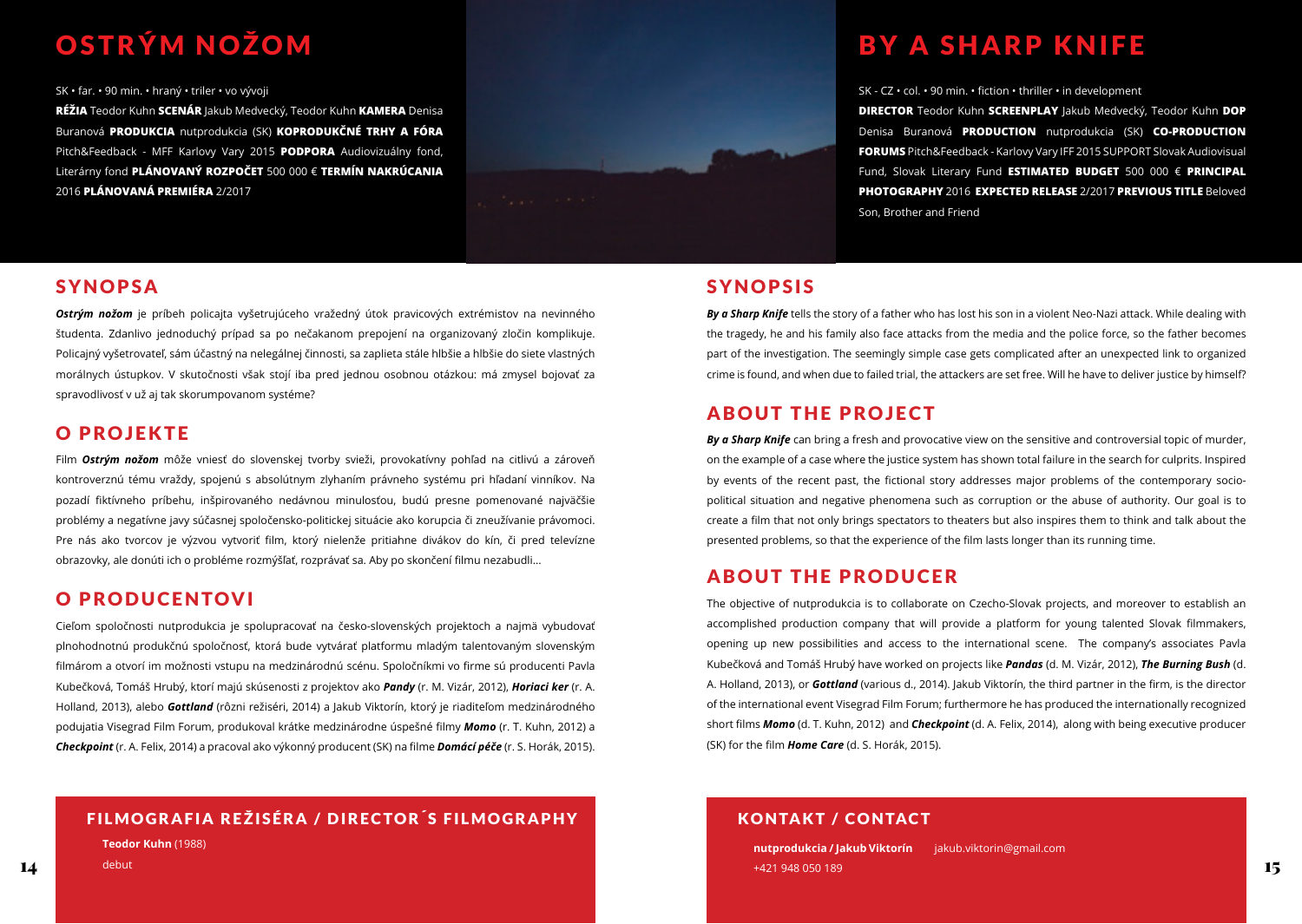### POSOL

SK - CZ - UK • čb. • 80 min. • hraný • dráma • vo vývoji

**RÉŽIA** Ivan Ostrochovský **SCENÁR** Rebecca Lenkiewicz **KAMERA** Juraj Chlpík **PRODUKCIA** Punkchart films (SK) **KOPRODUKCIA** Negativ (CZ), F&ME (UK) **KOPRODUKČNÉ TRHY A FÓRA** Pitch&Feedback – MFF Karlovy Vary 2015, Connecting Cottbus 2015, Arras Days 2015 (Cena CNC za najlepší projekt) **PODPORA** Audiovizuálny fond **TERMÍN NAKRÚCANIA** zima 2016/2017 **PLÁNOVANÁ PREMIÉRA** 2018



#### SYNOPSA

Príbeh dvoch kamarátov Michala a Juraja, ktorí sa v roku 1980 rozhodnú prihlásiť na rímsko-katolícku bohosloveckú fakultu, aby tak unikli morálnej devastácii spoločnosti spôsobenej normalizáciou. Po prvom očarení pomaly začínajú zisťovať, že deštrukcia spôsobená komunistickým režimom vstúpila už aj na pôdu seminára, ktorý ovláda skupina pro-režimných kňazov z Pacem in terris. Nedôvera v seminári postupne nahlodáva aj priateľstvo dvoch kamarátov. Okolnosti úmrtia vyšetrujú cirkevné orgány aj štátna bezpečnosť. Nikto nikomu neverí. Všade cítiť strach, ktorý porastie až do nečakaného vyústenia: študenti vyhlásia protestnú hladovku proti zasahovaniu štátnej moci do cirkevných vecí. Otvorená vzbura proti moci však prináša tvrdé represie.

#### O PROJEKTE

Príbeh sa odohráva vo vnútri spustnutých múrov seminára, a evokuje tak pocit izolácie, uväznenia a zároveň atemporality. Keď pozorujeme seminaristov prechádzať sa po schátralom objekte odetých v tradičných sutanách, nadobúdame pocit, že rovnaký príbeh sa mohol odohrávať pred 100 alebo 200 rokmi. Jediný náznak časového rámca je portrét bezprávneho komunistického prezidenta Jána Husáka, ktorý visí v kancelárii dekana. Otázka, ktorú si kladú seminaristi a zároveň my všetci, je jednoduchá: podľahnem pokušeniam? Vyberiem si ľahšiu cestu von?

#### O PRODUCENTOVI

Spoločnosť Punkchart films bola založená v roku 2009 scenáristom Marekom Leščákom, strihačom Marošom Šlapetom a režisérom Ivanom Ostrochovským, ktorý na Berlinale 2015 uviedol v medzinárodnej premiére svoj kritikmi oceňovaný hraný debut *Koza* (MFF Toronto, MFF Karlovy Vary, 14 ocenení, EFA Selection 2015). Za krátky čas svojej existencie spoločnosť produkovala niekoľko televíznych seriálov, hraných aj dokumentárnych celovečerných filmov. Medzi ne patria napríklad *Rodinný film* (r. O. Omerzu, 2015), *Koza* (r. I. Ostrochovský, 2015) aj *5. október* (r. M. Kollar, 2016), ktorý mal medzinárodnú premiéru na MFF Rotterdam.

#### FILMOGRAFIA REŽISÉRA / DIRECTOR´S FILMOGRAPHY

16 17 **Ivan Ostrochovský** (1972) upcoming: Posol 2015: Koza 2013: Zamatoví teroristi (spolurež. > co-dir.)

### THE DISCIPLE

SK - CZ - UK • bw. • 80 min. • fiction • drama • in development **DIRECTOR** Ivan Ostrochovský **SCREENPLAY** Rebecca Lenkiewicz **DOP** Juraj Chlpík **PRODUCTION** Punkchart films (SK) **CO-PRODUCTION** Negativ (CZ), F&ME (UK) **CO-PRODUCTION FORUMS** Pitch&Feedback – Karlovy Vary IFF 2015, Connecting Cottbus 2015, Arras Days 2015 (CNC Award for Best Project) **SUPPORT** Slovak Audiovisual Fund **PRINCIPAL PHOTOGRAPHY** Winter 2016/2017 **EXPECTED RELEASE** 2018 **PREVIOUS TITLE** The Renegade

#### SYNOPSIS

In 1980, two friends, Michal and Juraj, apply for the studies at the Roman-Catholic Seminary so they can escape the moral devastation of society. The initial excitement wears off as they discover that the Seminary is now controlled by Pacem in Terris, an organization of clerics collaborating with the Communist regime. When Juraj tragically dies, everyone is shocked. His death is investigated by both the Church authorities and the State Security. The students go on hunger strike, protesting the interference of state power in church matters. The open revolt is followed by drastic repercussions.

#### ABOUT THE PROJECT

The story evolves within the desolate walls of the Seminary which evokes feelings of isolation, entrapment and atemporality. When we see the seminarians in their traditional cassocks pace about the premises of the worn-down seminary, we feel that the same story could have unfolded 200 years ago. The only indication of the time setting is the portrait of the infamous Communist president Husák, hanging on the wall in the Dean's office. The question which the seminarians - and all of us - have to deal with is simple: Do I succumb to the temptations? Do I choose the easy way out?

#### ABOUT THE PRODUCER

Punkchart films was established in 2009 by scriptwriter Marek Leščák, editor Maroš Šlapeta and director Ivan Ostrochovský, who recently premiered his critically acclaimed fiction feature debut Koza at Berlinale 2015 (Toronto IFF, Karlovy Vary IFF, 14 awards, EFA Selection 2015).

In the short time of its existence, Punkchart films has already produced several TV series, features and documentaries. It is one of the producers of the Slovak national nominee for the Academy Awards 2012 – *Made in Ash* (d. I.Grófová). The company has recently produced successful features, such as *Family Film* (d. O. Omerzu, 2015), *Koza* (d. I. Ostrochovský, 2015), and *5 October* (d. M. Kollar, 2016), a documentary which was premiered at Rotterdam IFF.

#### KONTAKT / CONTACT

**Punkchart films / Ivan Ostrochovský** +421 915 606 088

ivan@punkchart.sk www.punkchart.sk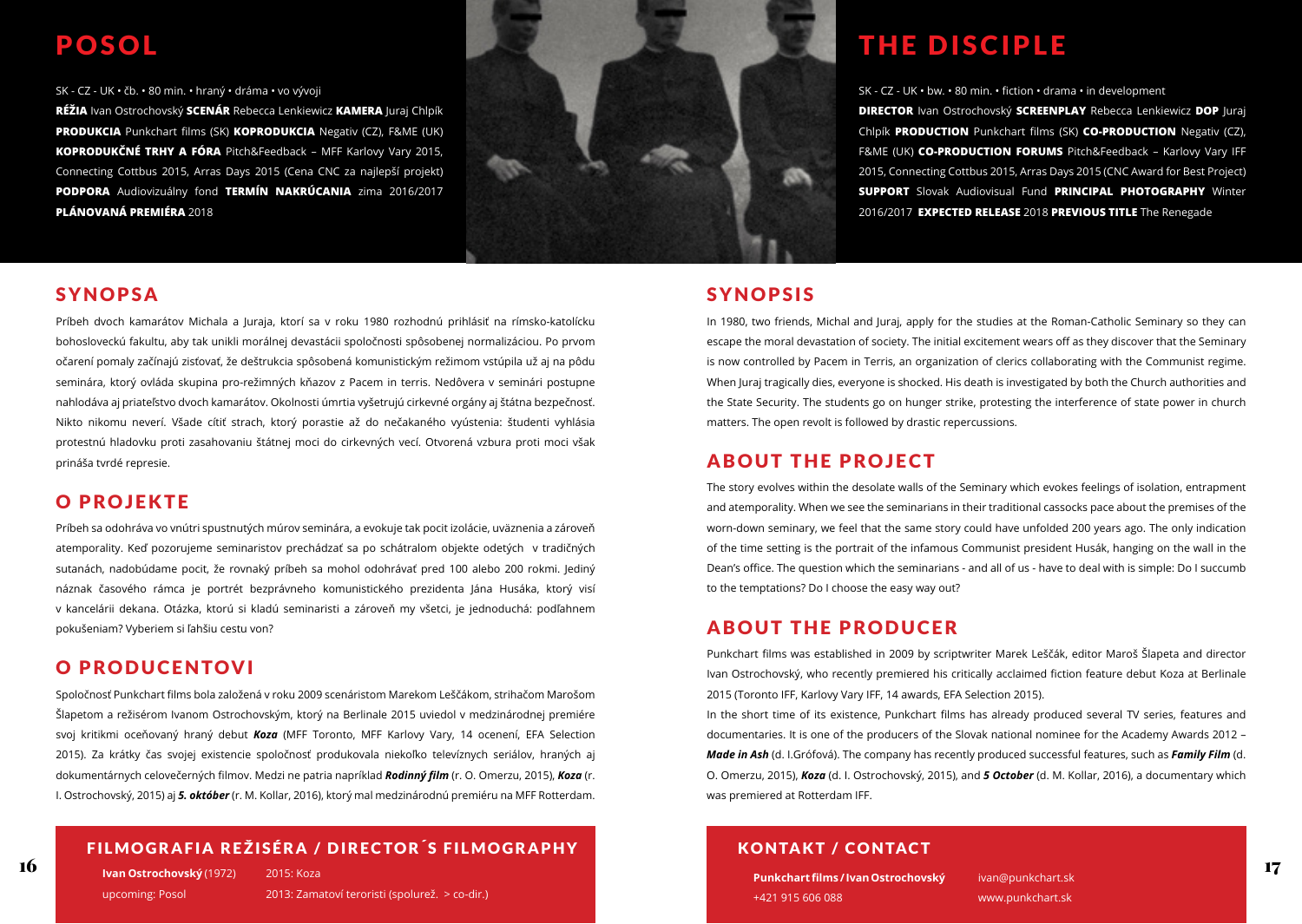### LETO S BERNARDOM

SK - DE - CZ • far. • 90 min. • hraný • pre deti • vo vývoji

**RÉŽIA** Martina Saková **SCENÁR** Martina Saková, Silke Schulz **KAMERA** Martin Žiaran **PRODUKCIA** SiLVERaRT (SK) **KOPRODUKCIA** PROJECTOR23 (DE), Tomáš Vach (CZ) **KOPRODUKČNÉ TRHY A FÓRA** Financing Forum for Kids Content 2016, Švédsko; Sources2 2016, Nemecko **PODPORA** Audiovizuálny fond **PLÁNOVANÝ ROZPOČET** 700 000 € **TERMÍN NAKRÚCANIA** 2017 **PLÁNOVANÁ PREMIÉRA** 2018 **PREDCHÁDZAJÚCI NÁZOV PROJEKTU** Prázdniny s Bernardom



#### SYNOPSA

Jonáš (11) sa veľmi teší na letné prázdniny u starého otca a dúfa, že uňho zostane navždy. Ale dedo Bernard (57) už nie je ten, čo býval. Odvtedy, čo prišiel o prácu, dosť pije. A získať starého otca späť nie je až také jednoduché.

#### O PROJEKTE

*Leto s Bernardom* je dobrodružný príbeh o priateľstve medzi Jonášom (11) a jeho starým otcom. Film otvára nepríjemnú tému alkoholizmu na pozadí samoty a odcudzení sa v rámci rodiny, a to s poriadnou dávkou detského ostrovtipu. Jonášov pohľad na realitu sa môže sprvu javiť ako naivný, no v skutočnosti je veľmi priamočiary a kritický. Dokáže rýchlo odčítať nezrovnalosti v dospeláckom svete, a neváha ich riešiť po svojom.

#### O PRODUCENTOVI

Katarína Krnáčová absolvovala v r. 2015 producentský workshop EAVE a v r. 2009 sa zúčastnila tréningového programu Ex Oriente s dokumentom *Afgánske ženy za volantom* (r. Sahraa Karimi, 2008). V rámci spoločnosti MPhilms pracovala na hranom filme *Ďakujem, dobre* (r. M. Prikler, 2013, premiéra na MFF Rotterdam) a *Slovensko 2.0* (10 poviedok od 10 režisérov, 2014). Intenzívne spolupracovala na vývoji a príprave filmu *Môj pes Killer* (r. Mira Fornay, 2013, hlavná cena na MFF Rotterdam a kandidát na Academy Awards 2013 za Slovensko). V r. 2016 plánuje premiéru hraného filmu *Piata loď* (r. Iveta Grófová).

### SUMMER WITH BERNARD

SK - CZ - DE • col. • 90 min. • fiction • for children • in development **DIRECTOR** Martina Saková **SCREENPLAY** Martina Saková, Silke Schulz **DOP** Martin Žiaran **PRODUCTION** SiLVERaRT (SK) **CO-PRODUCTION** PROJECTOR23 (DE), Tomáš Vach (CZ) **CO-PRODUCTION FORUMS** Financing Forum for Kids Content 2016, Sweden; Sources2 2016, Germany **SUPPORT** Slovak Audiovisual Fund **ESTIMATED BUDGET** 700 000 € **PRINCIPAL PHOTOGRAPHY** 2017 **EXPECTED RELEASE** 2018 **PREVIOUS TITLE** Prázdniny s Bernardom

#### SYNOPSIS

Jonas (11) is excited to be spending the summer holidays at his grandpa's place. But Grandpa Bernard (57) doesn't seem to be his old self anymore. Since he lost his job, he has started drinking. It won't be easy to get his old grandpa back.

#### ABOUT THE PROJECT

*Summer with Bernard* is an adventurous story about friendship between Jonas (11) and his grandpa. The film talks about distance and split of the family, solitude and consequently alcoholism. The story is told with much consideration for Jonas point of view. At first look his approach seems naive but in fact it's very straight and critical. He quickly recognizes the inconsistencies of the adult world and doesn't hesitate to tackle them in his own way.

#### ABOUT THE PRODUCER

Katarina Krnáčová is an Ex Oriente 2009 and an EAVE 2015 graduate. Within the production company MPhilms she worked on the short film *Thanks, Fine* (d. M. Prikler, 2009, Cinéfondation section of Cannes IFF), followed by fiction features *Fine, Thanks* (d. M. Prikler, 2013, world premiere at IFF Rotterdam) and *Slovakia 2.0* (2014, 10 stories by 10 directors). She worked on development and pre-production of fiction feature *My Dog Killer* (d. M. Fornay, 2013, Tiger award at Rotterdam IFF and Slovak Academy Awards contender). In 2016, Katarina will release her most recent feature *She Is a Harbour* (d. I. Grófová).

#### FILMOGRAFIA REŽISÉRA / DIRECTOR´S FILMOGRAPHY

**Martina Saková** (1976) debut

#### KONTAKT / CONTACT

**SiLVERaRT / Katarína Krnáčová** +421 905 384 615

katarina.krnacova@gmail.com www.silverartfilm.sk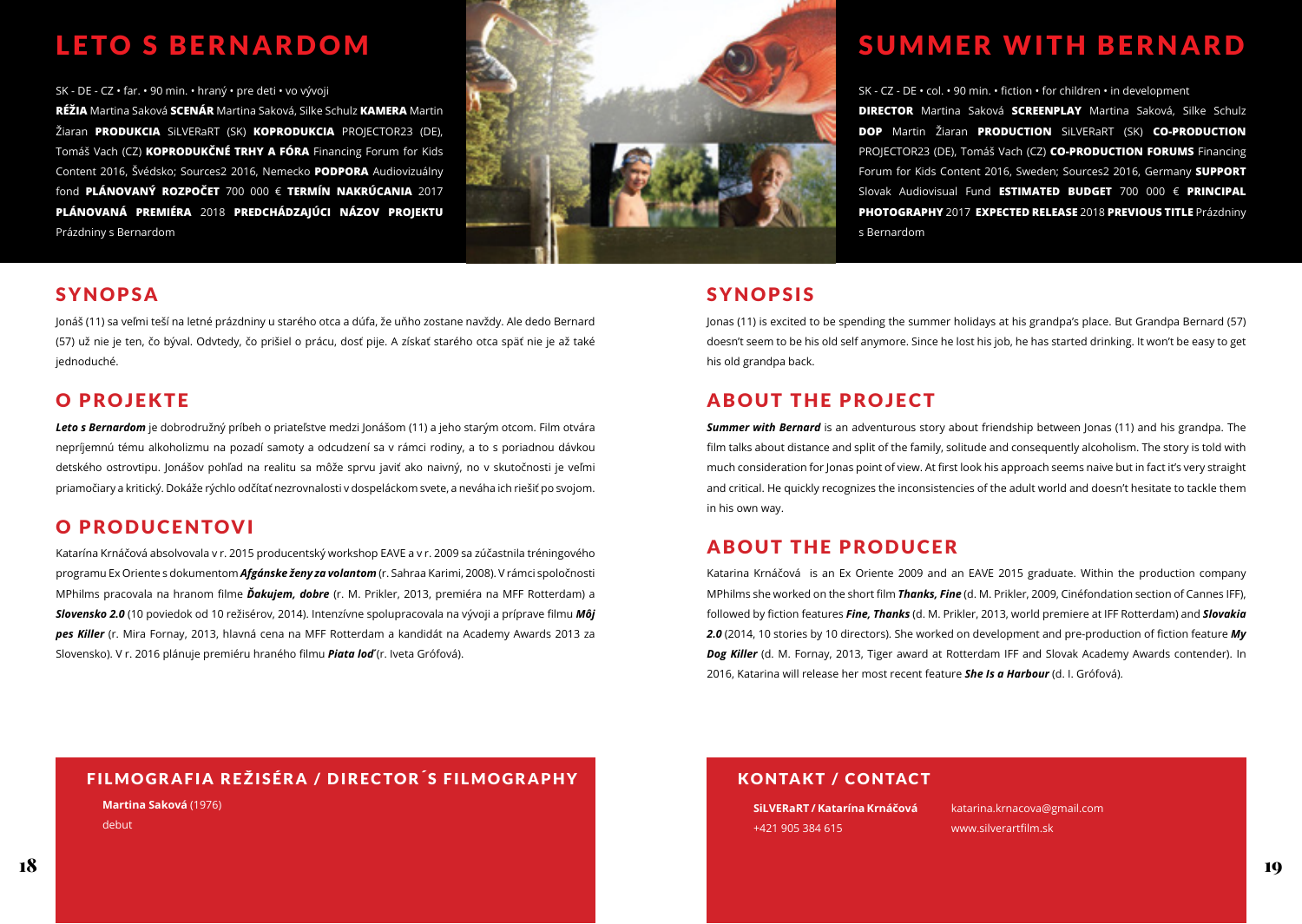### BACKSTAGE

SK - CZ • far. • 90 min. • hraný • tanečný film • vo výrobe

**RÉŽIA** Katarína Šulajová **SCENÁR** Naďa Clontz **KAMERA** Denisa Buranová, Simona Weisslechner **PRODUKCIA** ARINA (SK) **KOPRODUKCIA** Rozhlas a televízia Slovenska (SK), Filmpark Production (SK), Axman Production (CZ), Monkeys & Parrots (CA) **KOPRODUKČNÉ TRHY A FÓRA** MIDPOINT 2013 **PODPORA** Audiovizuálny fond **PLÁNOVANÝ ROZPOČET** 1 150 000 € **TERMÍN NAKRÚCANIA** 5-11/2016 **PLÁNOVANÁ PREMIÉRA** leto 2017 **PREDCHÁDZAJÚCI NÁZOV PROJEKTU** HUGO



#### SYNOPSA

Príbeh skupiny mladých tanečníkov z malého mesta, ktorých sen o veľkej sláve, ale aj ich priateľstvá, lásky a pohľad na svet nečakane skomplikuje dobrácky predavač lístkov z miestnej železničnej staničky Hugo. Strhujúci tanečný film pre mladých a o mladých – o ich snoch, ambíciách, ako aj o dôležitosti rodiny a priateľstva.

#### O PROJEKTE

Už dlhší čas absentuje v slovenskej kinematografii moderný tanečný film pre mladých s pozitívnym vyznením a ambíciou byť možno aj "výchovnou" inšpiráciou pri hľadaní vlastnej životnej cesty, stanovení správnych priorít a orientácii v stále zložitejšej hierarchii hodnôt. Mladí diváci potrebujú silný príbeh so zrozumiteľným vývojom deja i postáv a tiež s jasnou pointou a celkovým vyznením. Hudba a tanec sú v ich živote ústrednými motívmi rovnako ako priateľstvá a vzťahy, ktoré sú pre nich alfou a omegou.

#### O PRODUCENTOVI

ARINA je produkčná spoločnosť pôsobiaca na filmovom a televíznom trhu od roku 2004. Má skúsenosti v oblasti filmovej a televíznej tvorby, úspešne spolupracuje so zahraničnými produkčnými spoločnosťami a tímom špičkových režisérov a ďalších tvorcov. Medzi celovečerné hrané filmy patria tituly *Ani ve snu!* (r. P. Ourkopec, 2015), *Fair Play* (r. A. Sedláčková, 2014) alebo *Modrý tiger* (r. P. Ourkopec, 2012). Vybrané dokumentárne projekty spoločnosti sú napríklad *Lyrik* (r. A. Kojnok, 2014), *Kvety a korene* (r. J. Banyák, 2013) či *Čas grimás* (r. P. Dimitrov, 2011). Okrem toho sa ARINA venuje aj produkcii televíznych filmov, zábavno-súťažných relácii a reklamných spotov. Spoločnosť sa taktiež podieľala na organizácii partnerského podujatia Český a slovenský filmový festival v Austrálii a Austrálsky filmový festival v Bratislave a v Prahe (2014, 2015).

#### FILMOGRAFIA REŽISÉRA / DIRECTOR´S FILMOGRAPHY

**Katarína Šulajová** (1975) upcoming: BACKSTAGE 2004: O dve slabiky pozadu BACKSTAGE

SK - CZ • col. • 90 min. • fiction • dance film • in production

**DIRECTOR** Katarína Šulajová **SCREENPLAY** Naďa Clontz **DOP** Denisa Buranová, Simona Weisslechner **PRODUCTION** ARINA (SK) **CO-PRODUCTION** Rozhlas a televízia Slovenska (SK), Filmpark Production (SK), Axman Production (CZ), Monkeys & Parrots (CA) **CO-PRODUCTION FORUMS** MIDPOINT 2013 **SUPPORT** Slovak Audiovisual Fund **ESTIMATED BUDGET** 1 150 000 € **PRINCIPAL PHOTOGRAPHY** 5-11/2016 **EXPECTED RELEASE** Summer 2017 **PREVIOUS TITLE** HUGO

#### SYNOPSIS

A story about young dancers from a small town whose friendships, loves, dreams of fame and views of the world become more complicated when a good-natured railway station worker, Hugo, enters their lives. A riveting dance film for young audiences about dreams, ambitions and the importance of family and friendship.

#### ABOUT THE PROJECT

For a while now, the Slovak cinematography is lacking a modern dance film for young audiences with a positive spirit that could serve as an "educational" inspiration in the search of one's life path and in deriving the right preferences in a society, where orientation in the hierarchy of common values is getting more and more difficult. Young spectators need a powerful story with a straight plot line and a clear moral point. Music and dance are at the heart of the story, just like friendship and relationships, representing the alpha and omega for the protagonists of the film.

#### ABOUT THE PRODUCER

ARINA is a Slovak film production company whose founders have more than ten years of working experience in film, advertisement and television production industry as well as in organizing social events. The company's main objective is to discover new talents as well as to develop projects with international potential. Selected features involve titles as *In Your Dreams!* (d. P. Ourkopec, 2015), *Fair Play* (d. A. Sedláčková, 2014), or *The Blue Tiger* (d. P. Ourkopec, 2012). *Lyricist* (d. A. Kojnok, 2014), *Flowers and Roots* (d. J. Banyák, 2013), and *Time of Grimaces* (d. P. Dimitrov, 2011) are some of the documentaries to be named. Furthermore, the company took part in the organization of the partnership event Czech and Slovak Film Festival in Australia as well as Australian Film Festival in Bratislava and Prague (2014, 2015)

#### KONTAKT / CONTACT

**ARINA / Silvia Panáková** +421 907 787 945

info@arinafilm.sk www.arinafilm.sk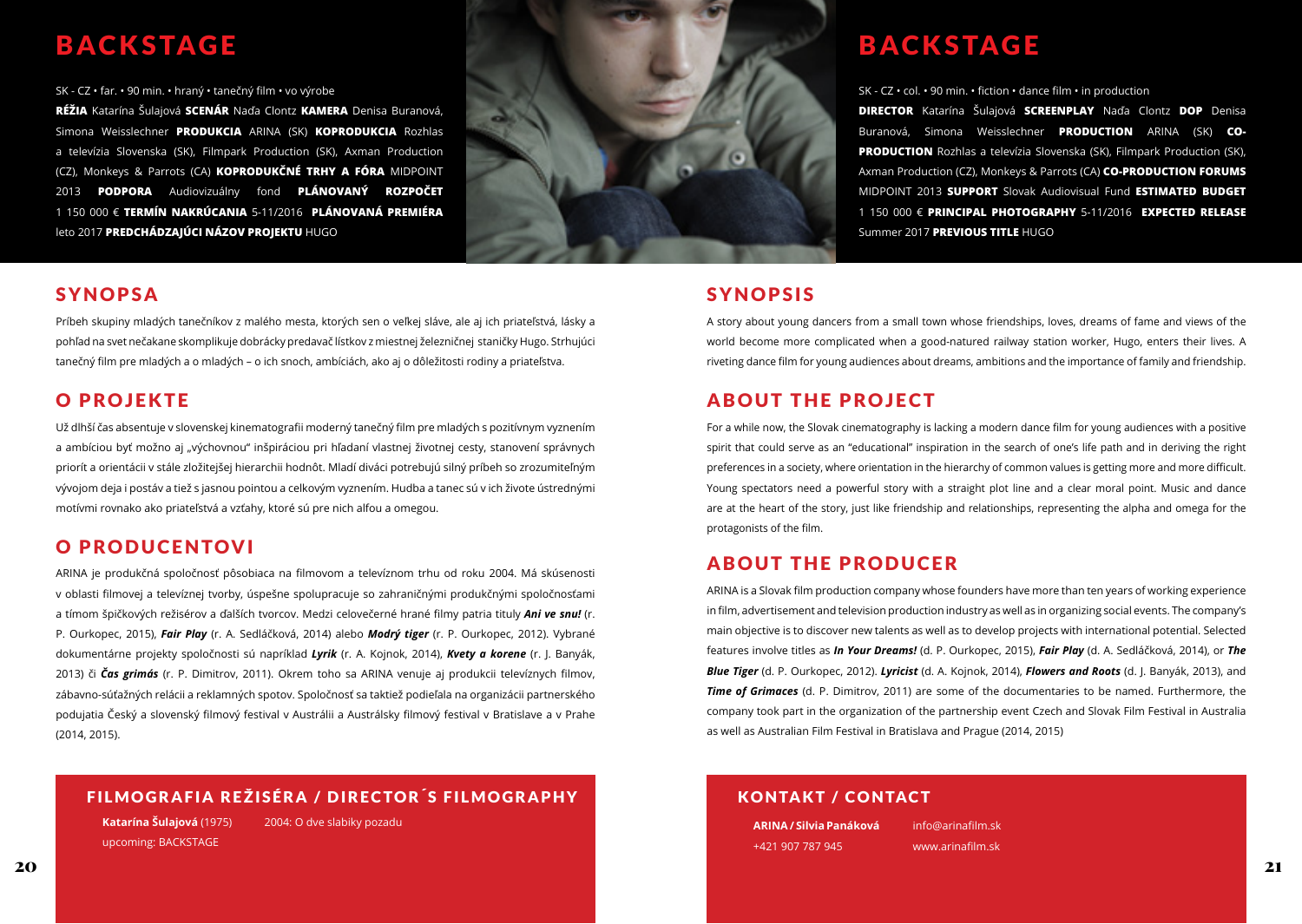### CESTA LESOM

SK - CZ • far. • 90 min. • dokumentárny • kreatívny dokument • v postprodukcii **RÉŽIA** Robert Kirchhoff **SCENÁR** Robert Kirchhoff **KAMERA** Juraj Chlpík, Karel Slach **PRODUKCIA** HITCHHIKER Cinema (SK) **KOPRODUKCIA** Rozhlas a televízia Slovenska (SK), Česká televize (CZ), atelier.doc (SK) **PODPORA** Audiovizuálny fond, Ministerstvo kultúry SR, International Visegrad Fund, Bratislavský samosprávny kraj **PLÁNOVANÝ ROZPOČET** 200 000 € **TERMÍN NAKRÚCANIA** 2003-2015 **PLÁNOVANÁ PREMIÉRA** 12/2016 **PREDCHÁDZAJÚCI NÁZOV PROJEKTU** Rómsky holokaust, Roma film



#### SYNOPSA

*Cesta lesom* je dlhometrážny dokumentárny film o rasovom prenasledovaní Rómov v strednej Európe počas druhej svetovej vojny. Esejistická freska ako svedectvo o príbehoch a osudoch európskych Rómov spojených s krajinami, kde žili a žijú, reflektuje odvrátenú stranu veľkej tragédie zvanej Porrajmos. Bez použitia archívnych materiálov sa prežitá - interpretovaná skúsenosť stáva nielen historickým svedectvom, ale aj výpoveďou o našej prítomnosti.

#### O PROJEKTE

Európa sa zjednotila, ale paradoxne sa vnútorne rozdelila. V poslednom období sledujeme takmer neuveriteľné prejavy xenofóbie, rasizmu a neznášanlivosti v Európe, ktorá proklamuje, že stojí na princípoch humanizmu a tolerancie. Pokúšame sa hľadať otázky v žitých ľudských príbehoch a dúfame, že nám tieto zdanlivo drobné a často zabudnuté osudy jednotlivcov pomôžu zjaviť skrytú príčinu utrpenia rómskeho národa a rovnako odkryť zložitú mozaiku otvorených otázok o problémoch dnešného spolužitia Rómov s majoritnou časťou obyvateľstva v Európe. *Cesta lesom* však nie je film len o Rómoch. Nie je to etnografické safari. Je to film o nás a o prastarom konflikte "My a Oni". O Európe, ktorá Rómom neverí.

#### O PRODUCENTOVI

Barbara Janišová Feglová vyštudovala filmovú vedu na VŠMU v Bratislave. Venovala sa filmovej publicistike a scenáristickej tvorbe, dramaturgii, neskôr PR a publikačnej činnosti. Ako spoluzakladateľka občianskeho združenia CHARACTER – Film Development Association sa podieľa na organizovaní medzinárodných vzdelávacích projektov v oblasti filmu. Od roku 2008 sa zaoberá produkovaním dokumentárnych filmov. Začiatkom roka 2012 založila nezávislú produkčnú spoločnosť HITCHHIKER Cinema (dokumentárne cykly - *Prvá, A3UM, Slovenské kino, Iné ženy*), ktorá sa sústreďuje na vyhľadávanie tém s regionálnym sociálnym potenciálom, vývoj kreatívnych autorských projektov a produkciu dokumentárnych filmov.

#### FILMOGRAFIA REŽISÉRA / DIRECTOR´S FILMOGRAPHY

**Robert Kirchhoff** (1968)

upcoming: Cesta lesom

2015: Para nad riekou (spolurež. / co-dir.) 2013: Kauza Cervanová

### THROUGH THE FOREST

SK - CZ • col.• 90 min.• documentary • creative documentary • in postproduction **DIRECTOR** Robert Kirchhoff **SCREENPLAY** Robert Kirchhoff **DOP** Juraj Chlpík, Karel Slach **PRODUCTION HITCHHIKER** Cinema (SK) **CO-PRODUCTION**  Rozhlas a televízia Slovenska (SK), Česká televize (CZ), atelier.doc (SK) **SUPPORT** Slovak Audiovisual Fund, Ministry of Culture of the Slovak Republic, International Visegrad Fund, Bratislava Self-Governing Region **ESTIMATED BUDGET** 200 000 € **PRINCIPAL PHOTOGRAPHY** 2003-2015 **EXPECTED RELEASE** 12/2016 **PREVIOUS TITLE** Roma Holocaust, Roma film

#### SYNOPSIS

An essayistic film of the stories and fates of the European Romani, tied to the countries they have inhabited and still inhabit, which reflects the hidden side of the great tragedy known as Porraimos. Without being seen through archive footage, this survived and interpreted experience becomes not only a historical testimony but also a declaration about our present.

#### ABOUT THE PROJECT

Europe has unified itself, but paradoxically it has divided itself from the inside. In recent times, we have been witnesses to unbelievable displays of xenophobia, racism and intolerance throughout Europe - a Europe that claims to uphold principles of humanity and tolerance. We try to find a path in the authentic experiences of real people. We hope that these seemingly minor and often forgotten individual fates will help us uncover the hidden causes of the suffering of Romani, as well as unveil the complex mosaic of open questions about the problematic coexistence of present day Romani with the majority population of Europe. *Through the Forest* is not a film only about the Romani. It is not an ethnographic safari. It is a film about us and the age long conflict of "us" and "them". It is a film about a Europe that does not trust the Romani.

#### ABOUT THE PRODUCER

Barbara Janišová Feglová graduated with a Master's degree in Film Theory and Criticism from the Academy of Performing Arts in Bratislava. In the following years, she focused on film journalism and screenwriting. Later, she pursued PR and publishing activities. Since 2008 she has been engaged in producing documentaries. In 2012 she founded the company HITCHHIKER Cinema, where she currently develops and produces documentaries. (Tv documentary series – *Slovak Cinema, A3um, Other Women, To the Teacher, Female First*). The company's key interests include seeking non-commercial issues of regional social potential for developing creative author projects.

#### KONTAKT / CONTACT

22 Depreming: Cesta lesom and the control of the 2013: Kauza Cervanová depremient de la control de la control de la control de la control de la control de la control de la control de la control de la control de la control **HITCHHIKER Cinema / Barbara Janišová Feglová**  +421 905 858 808 boruska@hiker.sk www.hitchhikercinema.sk http://thrutheforest.com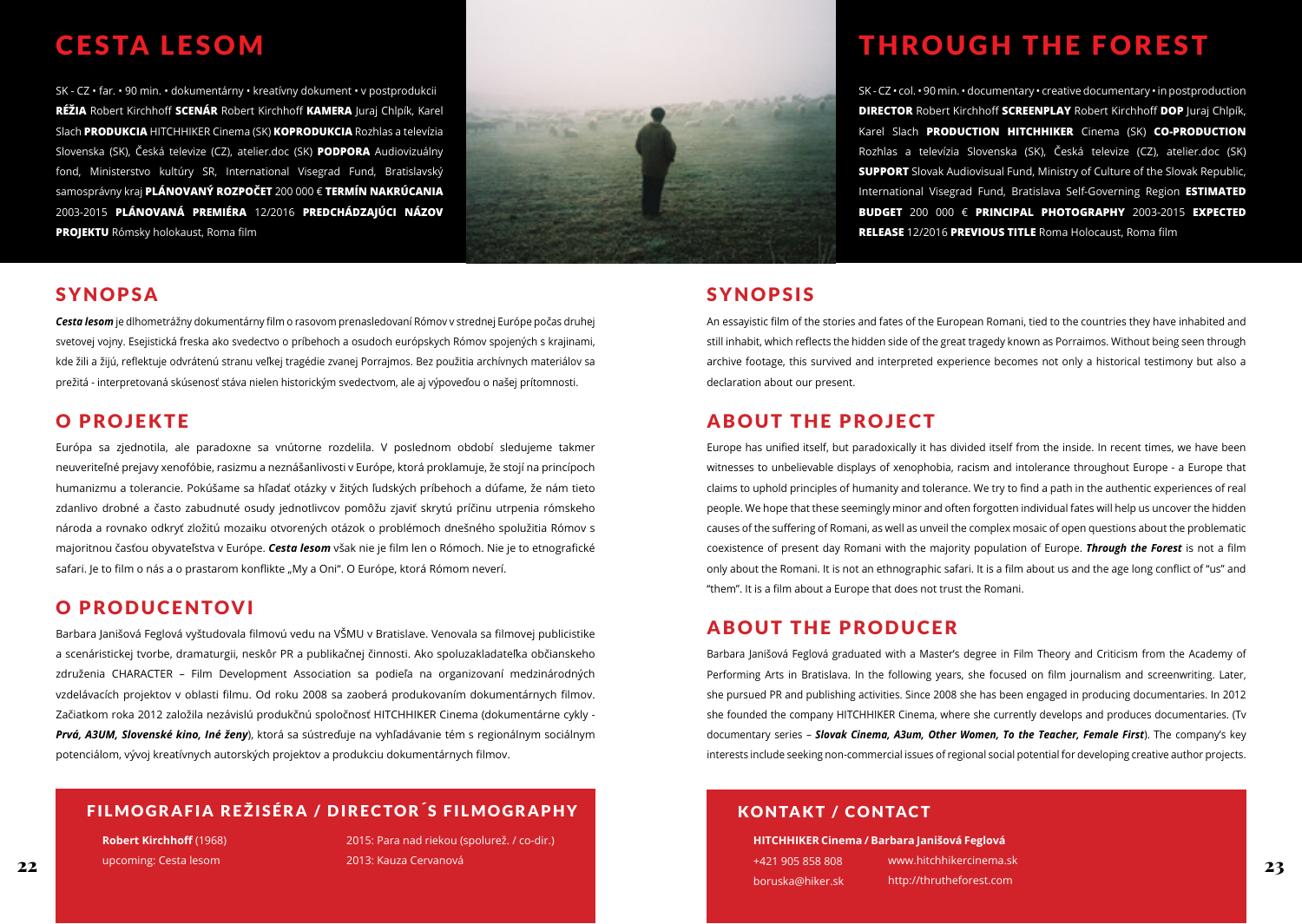## HOTEL ÚSVIT

SK • far. • 70 min. • dokumentárny • kreatívny dokument • v postprodukcii **RÉŽIA** Mária Rumanová **SCENÁR** Mária Rumanová **KAMERA** Michal Fulier, Radka Šišuláková **PRODUKCIA** Punkchart films (SK) **KOPRODUKCIA** Rozhlas a televízia Slovenska (SK), FTF VŠMU (SK) **KOPRODUKČNÉ TRHY A FÓRA** Docu Talents from the East – MFF Karlovy Vary 2015 **PODPORA** Audiovizuálny fond **TERMÍN NAKRÚCANIA** 9/2014 - 10/2015 **PLÁNOVANÁ PREMIÉRA** jeseň 2016 **PREDCHÁDZAJÚCI NÁZOV PROJEKTU** Čierna

#### SYNOPSA

Portrét mesta na samom okraji Európskej únie a kolektívnej identity jeho obyvateľov. Čierna nad Tisou, kedysi nazývaná Zlatou bránou socializmu, sa v súčasnosti stala len spustnutým obrazom východoslovenskej periférie. Obyvatelia mesta sa snažia nájsť novú bránu do sveta a svoju úlohu v zdanlivo statickom prostredí bývalej železničnej prekládky.

#### O PROJEKTE

Mesto Čierna nad Tisou bolo založené v roku 1968 v rámci vybudovania železničného prekladiska. Jej pôvodné obyvateľstvo pozostávalo z rodín železničných zamestnancov, ktorí sem prichádzali za prácou z rôznych častí Československa. Vzhľadom na pohraničnú polohu mesta sa tu vytvorila rôznorodá, multikultúrna populácia (slovensko-maďarsko-rómsko-česko-ukrajinská). V dnešnej dobe patrí väčšina obyvateľstva do veľmi nízkej sociálnej vrstvy. S nástupom kapitalizmu prišlo k významnému poklesu železničnej činnosti, čo pre väčšinu obyvateľstva znamenalo stratu zamestnania. S úpadkom mesta postupne umierajú aj sny, nádeje a motivácia jeho obyvateľov. Účelom filmu je vytvoriť portrét reflektujúci identitu mesta, ktorý napriek špecifickému regionálnemu ukotveniu odzrkadľuje do veľkej miery všeobecnú stagnáciu postsocialistických krajín.

#### O PRODUCENTOVI

Spoločnosť Punkchart films bola založená v roku 2009 scenáristom Marekom Leščákom, strihačom Marošom Šlapetom a režisérom Ivanom Ostrochovským, ktorý na Berlinale 2015 uviedol v medzinárodnej premiére svoj kritikmi oceňovaný hraný debut *Koza* (MFF Toronto, MFF Karlovy Vary, 14 ocenení, EFA Selection 2015). Za krátky čas svojej existencie spoločnosť produkovala niekoľko televíznych seriálov, hraných aj dokumentárnych celovečerných filmov. Medzi ne patria napríklad *Rodinný film* (r. O. Omerzu, 2015), *Koza* (r. I. Ostrochovský, 2015) aj *5. október* (r. M. Kollar, 2016), ktorý mal medzinárodnú premiéru na MFF Rotterdam.

#### FILMOGRAFIA REŽISÉRA / DIRECTOR´S FILMOGRAPHY

**Mária Rumanová** (1989)

debut

### **SUNRISE HOTEL**

SK • col. • 70 min. • documentary • creative documentary • in postproduction **DIRECTOR** Mária Rumanová **SCREENPLAY** Mária Rumanová **DOP** Michal Fulier, Radka Šišuláková **PRODUCTION** Punkchart films (SK) **CO-PRODUCTION** Rozhlas a televízia Slovenska (SK), FTF VŠMU (SK) **CO-PRODUCTION FORUMS** Docu Talents from the East – Karlovy Vary IFF 2015 **SUPPORT** Slovak Audiovisual Fund **PRINCIPAL PHOTOGRAPHY** 9/2014 - 10/2015 **EXPECTED RELEAS**E Autumn 2016 **PREVIOUS TITLE** Periphery

#### SYNOPSIS

The portrayal of a town on the very edge of the European Union and the collective identity of its residents. Čierna nad Tisou, once known as the "Golden Gate of Socialism", has become nothing more than a dilapidated scene on the Eastern periphery. The residents of the town are trying to find a new gateway to the world and find their role in the seemingly inert environment of the former railway trans-shipment.

#### ABOUT THE PROJECT

Due to its boarder location, Čierna nad Tisou is hometown to a diverse mix of coexisting subcultures (Slovak-Hungarian-Romani-Czech-Ukrainian). The town was built in 1968 in order to accommodate the newly established railway trans-shipment. Its founding population consisted of the families of railway employees from different parts of Czechoslovakia. Nowadays, most of the locals belong to a very low social class. With the advent of Capitalism came a large decrease in trans-shipment, causing most of the employees to lose their jobs. As the town is decaying, the desires, dreams and motivation of its people, trapped in the town due to their economic situation, are dying too. The purpose of this film is therefore to portray, address and reflect the town's current identity, which despite of its specific regional anchoring, says a lot about the general stagnation of post-socialist countries.

#### ABOUT THE PRODUCER

Punkchart films was established in 2009 by scriptwriter Marek Leščák, editor Maroš Šlapeta and director Ivan Ostrochovský, who recently premiered his critically acclaimed fiction feature debut Koza at Berlinale 2015 (Toronto IFF, Karlovy Vary IFF, 14 awards, EFA Selection 2015). In the short time of its existence, Punkchart films has already produced several TV series, features and documentaries. It is one of the producers of the Slovak national nominee for the Academy Awards 2012 – *Made in Ash* (d. I.Grófová). The company has recently produced successful features, such as *Family Film* (d. O. Omerzu, 2015), *Koza* (d. I. Ostrochovský, 2015), and *5 October* (d. M. Kollar, 2016), a documentary which was premiered at Rotterdam IFF.

#### KONTAKT / CONTACT

**Punkchart films / Ivan Ostrochovský** + 421 2 5930 3577 ivan@punkchart.sk, www.punkchart.sk

 $24$  debut debut and the control of the control of the control of the control of the control of the control of the control of the control of the control of the control of the control of the control of the control of the c **FTF VŠMU** festival@vsmu.sk, www.ftf.vsmu.sk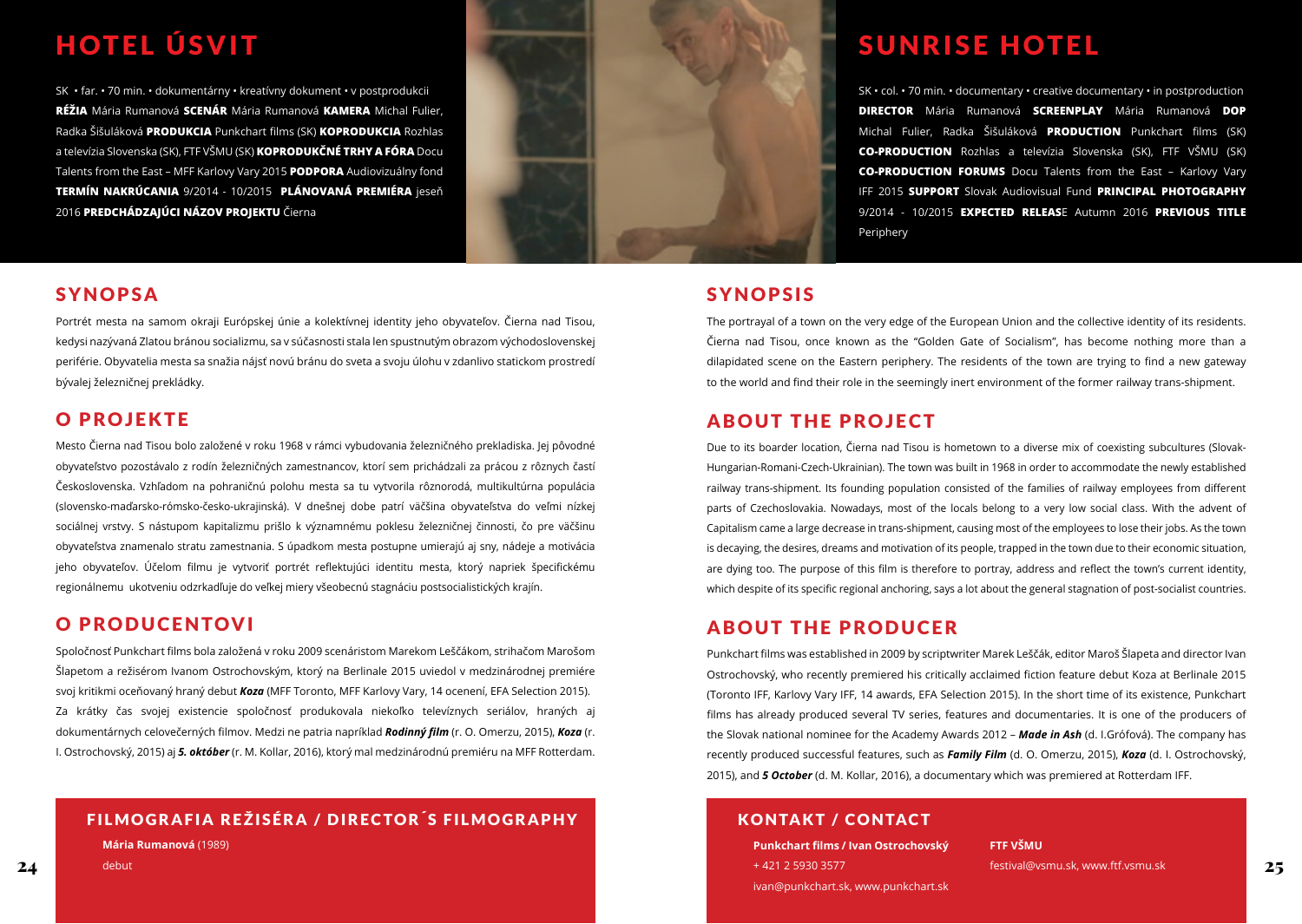## <u>UČITEĽKA</u>

SK - CZ • far. • 95 min. • hraný • dráma • v postprodukcii

**RÉŽIA** Jan Hřebejk **SCENÁR** Petr Jarchovský **KAMERA** Martin Žiaran **PRODUKCIA** PubRes (SK) **KOPRODUKCIA** Rozhlas a televízia Slovenska (SK), Offside Men (CZ), Česká televize (CZ) **PODPORA** Audiovizuálny fond, Ministerstvo kultúry Slovenskej republiky, Státni fond kinematografie **TERMÍN NAKRÚCANIA** 2015 **PLÁNOVANÁ PREMIÉRA** 7/2016



#### SYNOPSA

V základnej škole na predmestí sa stretáva riaditeľka s rodičmi detí z jednej triedy. Hľadá spolu s rodičmi spôsob, ako sa zbaviť učiteľky, ktorá ich všetkých ohrozuje. Učiteľka je bezdetná vdova po vysokom armádnom dôstojníkovi. Z priebehu rodičovskej schôdzky vyplynie, akým spôsobom si učiteľka podrobuje rodiny svojich žiakov.

#### O PROJEKTE

Mohl by to být zajímavý a originální film, který by byl naprosto pečlivou a pro vnímavého diváka strhující analýzou, jak společnost dokáže být postupně umrtvena a zastrašena až k beznaději, že jde cokoli změnit. O kolektivní letargii, která může zavinit tragédii. A o naději, kterou v sobě nese odmítnutí lhostejného přihlížení a překonání vlastního strachu.

#### O PRODUCENTOVI

PubRes je nezávislá producentská spoločnosť, ktorá je členom Asociácie nezávislých producentov a Asociácie producentov animovaných filmov. Ako koproducent sa PubRes podieľal na filmoch *Občiansky preukaz* (r. O. Trojan, 2010), *Ako nikdy* (r. Z. Tyc, 2013), *Miesta* (r. R. Špaček, 2014) a ako producent na krátkom hranom filme *Tanec tigra* (r. M. Repka, 2013), dlhometrážneho filmu *vlna vs. breh* (r. M. Štrba, 2014) a hraného filmu *Wilsonov* (r. T. Mašín, 2015). PubRes je producentom a koproducentom filmov vo vývoji: *Ema a smrtihlav* (r. P. Krištúfek), *Uršula* (r. E. Borušovičová), *Žitkovské bohyne* (r. neurčený), *Hmyz* (r. J. Švankmajer) a *Zdeněk Toman – červená eminencia* (r. O. Trojan), v produkcii: *Lichožrúti* (r. G. Miklinová) a v postprodukcii: *Učiteľka*  (r. J. Hřebejk) a *Smrteľné historky* (r. J. Bubeníček).

### THE TEACHER

SK - CZ • col. • 95 min. • fiction • drama • in postproduction **DIRECTOR** Jan Hřebejk **SCREENPLAY** Petr Jarchovský **DOP** Martin Žiaran **PRODUCTION** PubRes (SK) **CO-PRODUCTION** Rozhlas a televízia Slovenska (SK), Offside Men (CZ), Česká televize (CZ) **SUPPORT** Slovak Audiovisual Fund, Ministry of Culture of the Slovak Republic, State Cinematography Fund **PRINCIPAL PHOTOGRAPHY** 2015 **EXPECTED RELEASE** 7/2016

#### SYNOPSIS

1983. After the arrival of the teacher at a suburban school, life turned upside down for students and parents. School principal's increasing conviction about the teacher's corrupt behaviour, and following a suicide attempt by one of the students that could be related to that matter, makes her call the students' parents to an urgent meeting that will suddenly put the future of all the families at stake. They are asked to sign a petition to have the teacher removed from the school. Will the parents dare go against her and stand up for what they believe in at any risk, or will they just stay silent and let things be?

#### ABOUT THE PROJECT

When I think of **The Teacher**, I see it as a carefully organized and engrossing analysis of how a society can slowly grow numb and browbeaten to the point of losing hope of effecting any change at all. It is a film about how collective lethargy can lead to tragedy. And a film about the hope contained in refusing to stand idly by, about overcoming one's own fears. This is something that I find extraordinarily topical, and if it is well filmed, it always will be!

#### ABOUT THE PRODUCER

PubRes is member of the Association of Indepenent Producers and the Association of Producers of Animation Films. The company has co-produced *Identity Card* (d. O. Trojan, 2010), *Like Never Before* (d. Z. Tyc, 2013) and *Places* (d. R. Špaček, 2014), and produced documentary *wave vs. shore* (d. M. Štrba, 2014), feature film *Wilson City* (d. T. Mašín, 2015) as well as short fiction film *Tiger Fight* (d. M. Repka, 2013). Currently the company is working on several projects in different phases of production - in development: *Ema & Death's – Head* (d. P. Krištúfek), *Ursula The Movie* (d. E. Borušovičová), *The Godesses of Zitkova* (d. TBA), *The Insects* (d. J. Švankmajer), *Zdeněk Toman – červená eminencia* (d. O. Trojan), in production: *Oddsockeaters* (d. G. Miklinová), in post-production: *The Teacher* (d. J. Hřebejk), *Murderous Tales* (d. J. Bubeníček).

#### FILMOGRAFIA REŽISÉRA / DIRECTOR´S FILMOGRAPHY

**Jan Hřebejk** (1967) výber > Selection: upcoming: Učiteľka

 $\frac{26}{200}$  by the current of the current control of the current control of the current current current current current current current current current current current current current current current current current curr 2014: Zakázané uvolnění 2013: Líbánky 2011: Nevinnost 2009: Kawasakiho růže

2008: U mě dobrý 2006: Kráska v nesnázích 2004: Horem pádem

#### KONTAKT / CONTACT

+421 908 777 540 mistrikova@pubres.sk www.pubres.sk

niklas@levelk.dk +45 6177 1908 www.levelk.dk

**PubRes / Zuzana Mistríková LevelK / Niklas Teng - festivals LevelK / Tine Klint - sales** tine.klint@levelk.dk +45 2010 8580 www.levelk.dk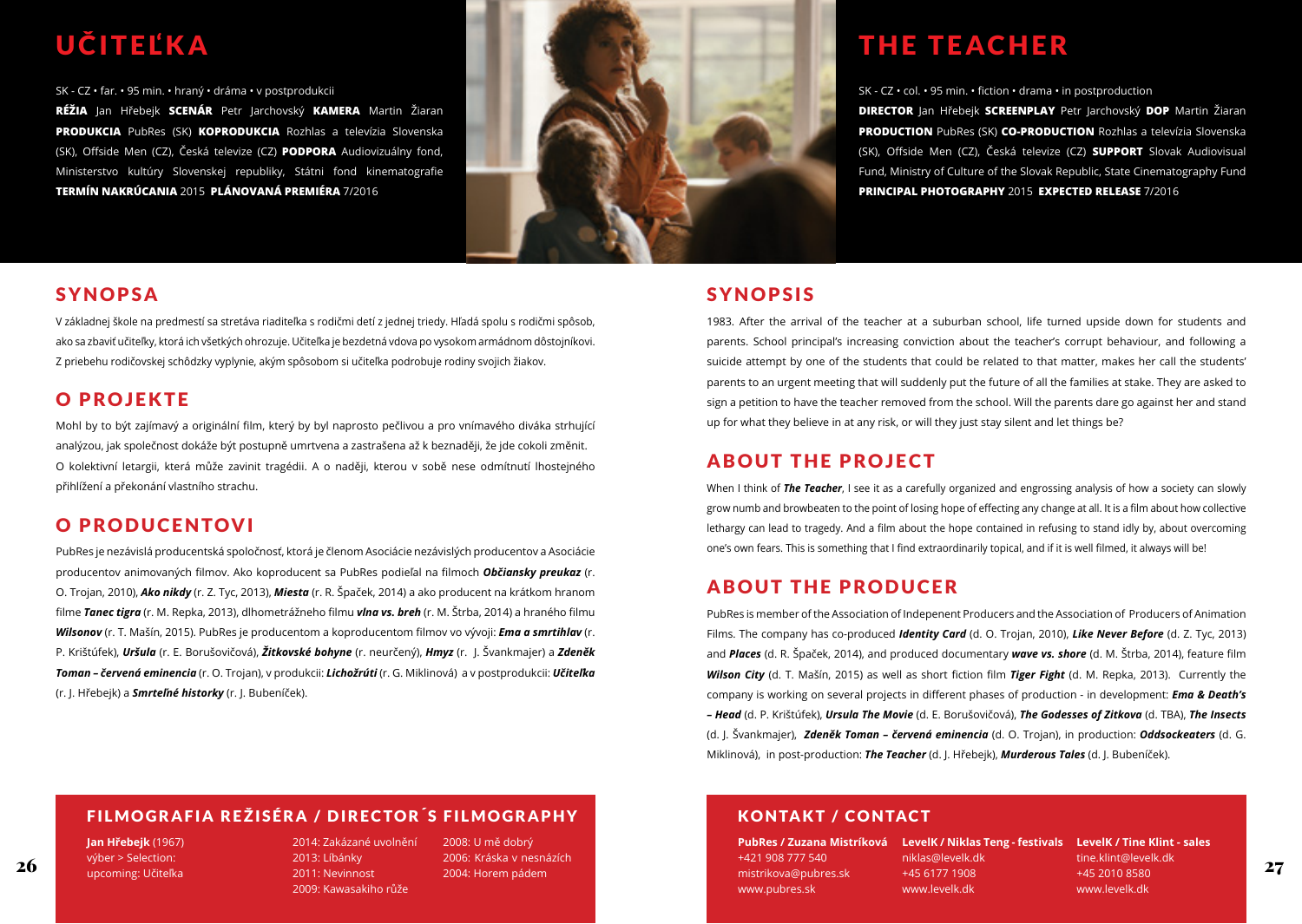Poznámky: Notes: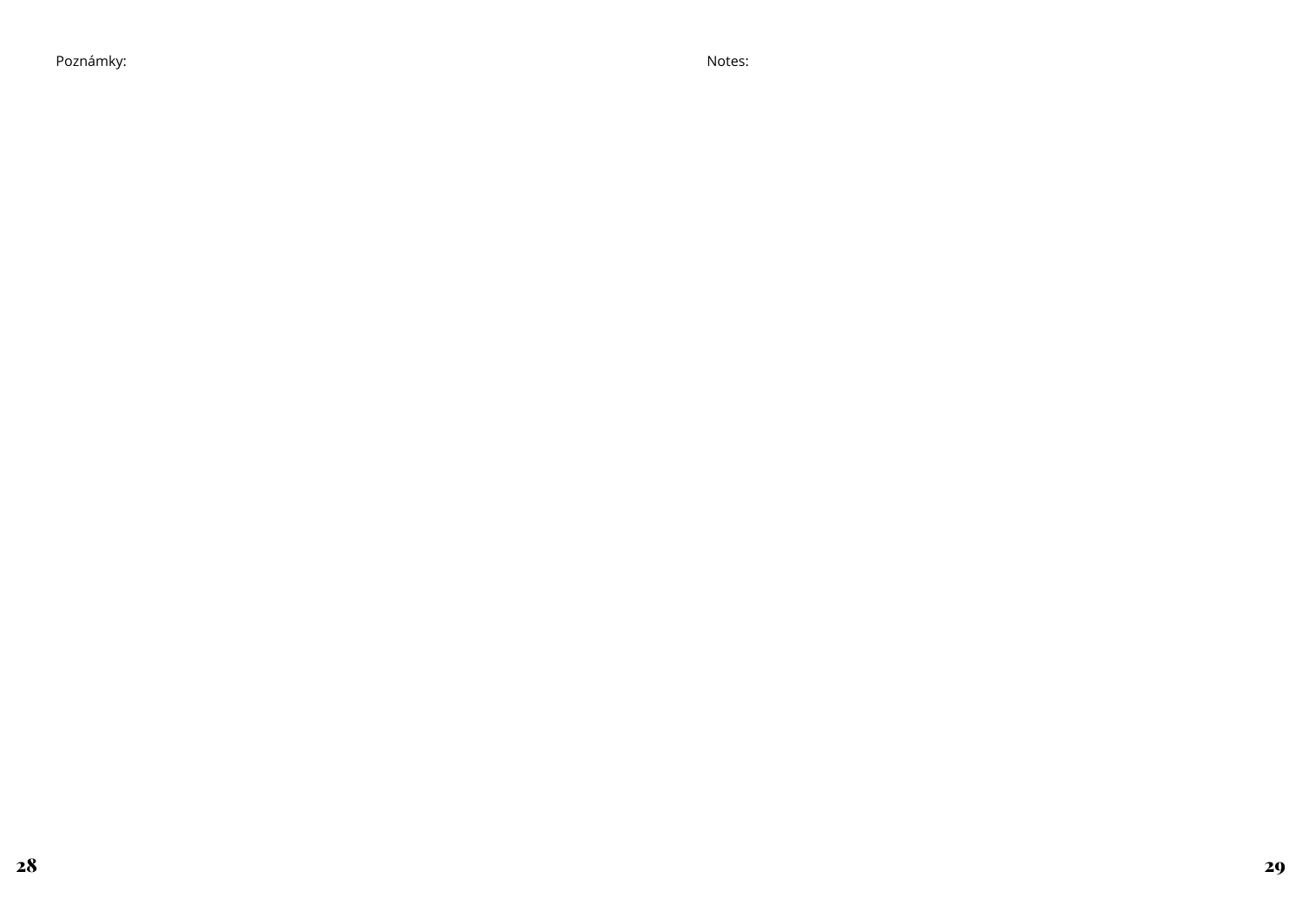

Bratislava 17 - 23/03/2016

### 1. INDUSTRY DAYS - WORKS IN PROGRESS

#### **BRATISLAVA 22. 3. 2016**

Výber projektov / Project selection: Přemysl Martinek, Alexandra Strelková, Imelda Selková

Príprava katalógu projektov / Book of Selected Projects: Editor: Imelda Selková, Soňa Balážová

Organizátori / Organized by: Asociácia slovenských filmových klubov / Association of Slovak Film Clubs Slovenský filmový ústav / Slovak Film Institute

S podporou / Supported by: Audiovizuálny fond / Slovak Audiovisual Fund





www.asfk.sk www.sfu.sk

NSTITUTE

www.alc.sk



www.avf.sk